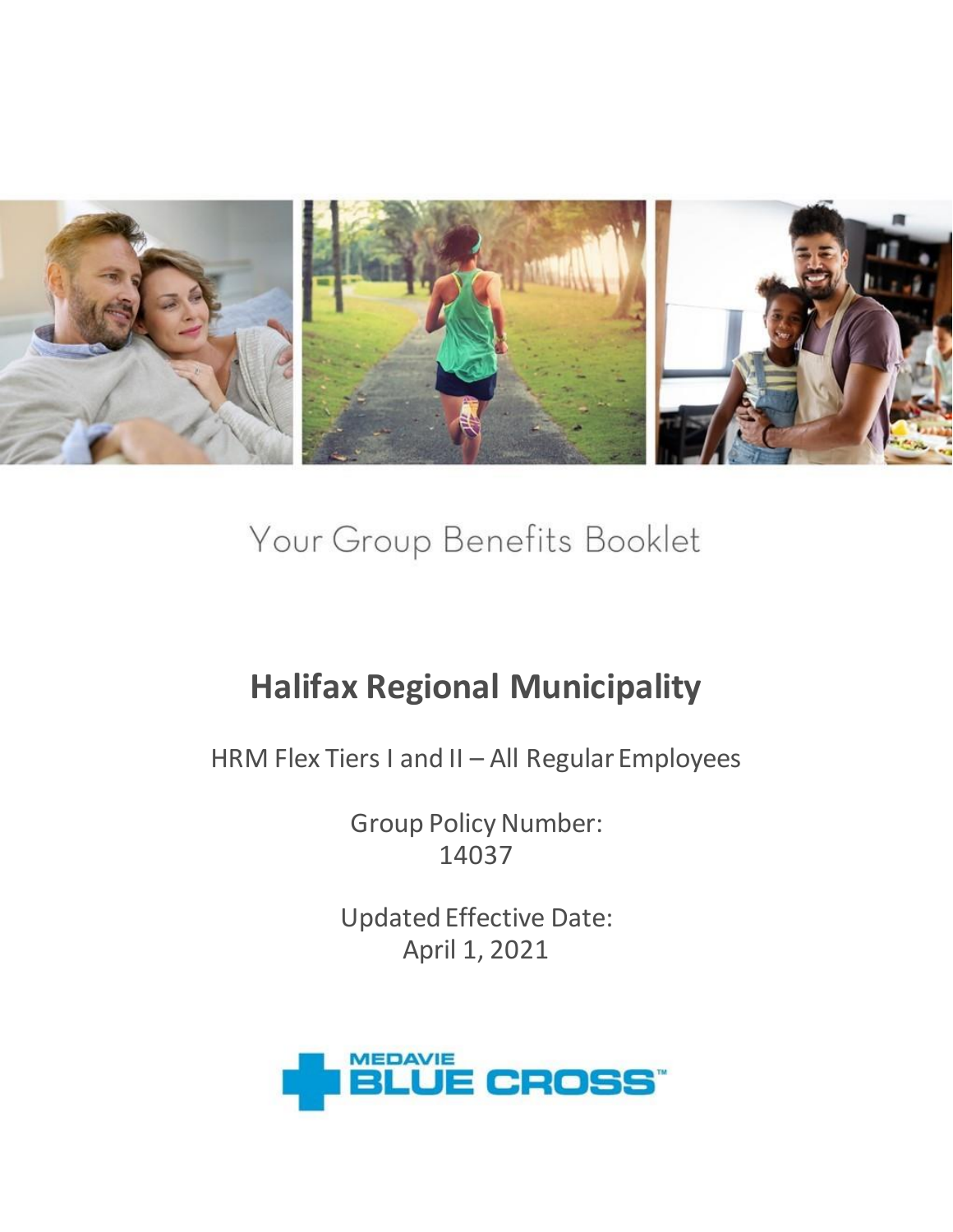### **Welcome to your Group Benefits Plan**

Your group benefits coverage provides you with the peace of mind that you and your family are protected today and in the future.

This program is insured by Blue Cross Life Insurance Company of Canada, which will be referred to as "Blue Cross" for convenience of reference.

Our commitment to service, innovative solutions and technological expertise mean you can rest easy because at Blue Cross, we're always there for you.

### **About this Booklet**

#### **This booklet, together with your identification card, contains important information about your group benefits coverage. You should keep them in a safe place for future reference.**

This booklet summarizes the important features of your group benefits coverage. It is prepared as information only, and does not, in itself, constitute an agreement. The exact terms and conditions of your group benefits coverage are described in the group policy held by your employer. In the event of a difference of wording of the group policy, the group policy will prevail, to the extent permitted by law.

Your booklet is divided into the following sections:

- **Summary of Benefits:** Outlines the main features of each benefit. It is important to read your Summary of Benefits along with the benefit details to ensure you fully understand your benefit coverage.
- **Coverage Details:** Contains important information regarding the eligibility requirements for your group benefits coverage. This includes when your coverage begins and ends, plus other useful information to help you take advantage of the coverage available to you.



- **Rights and Responsibilities under the Policy:** Outlines your responsibilities under the group policy (such as your responsibility to notify your employer upon change in status) and your rights (for example your right to privacy).
- **How to Submit a Claim and Obtain More Information:** Provides additional information on how you can submit claims and obtain more information regarding your coverage.
- **Helpful Tips:** Throughout this booklet we provide useful tips to help you better understand and get the most out of your group benefits.

### **Medavie Mobile App**

Submit a claim, access an electronic version of your ID card, check coverage, find a health professional in your area, and much more! Visit **www.medavie.bluecross.ca/app** for more information or to download the app.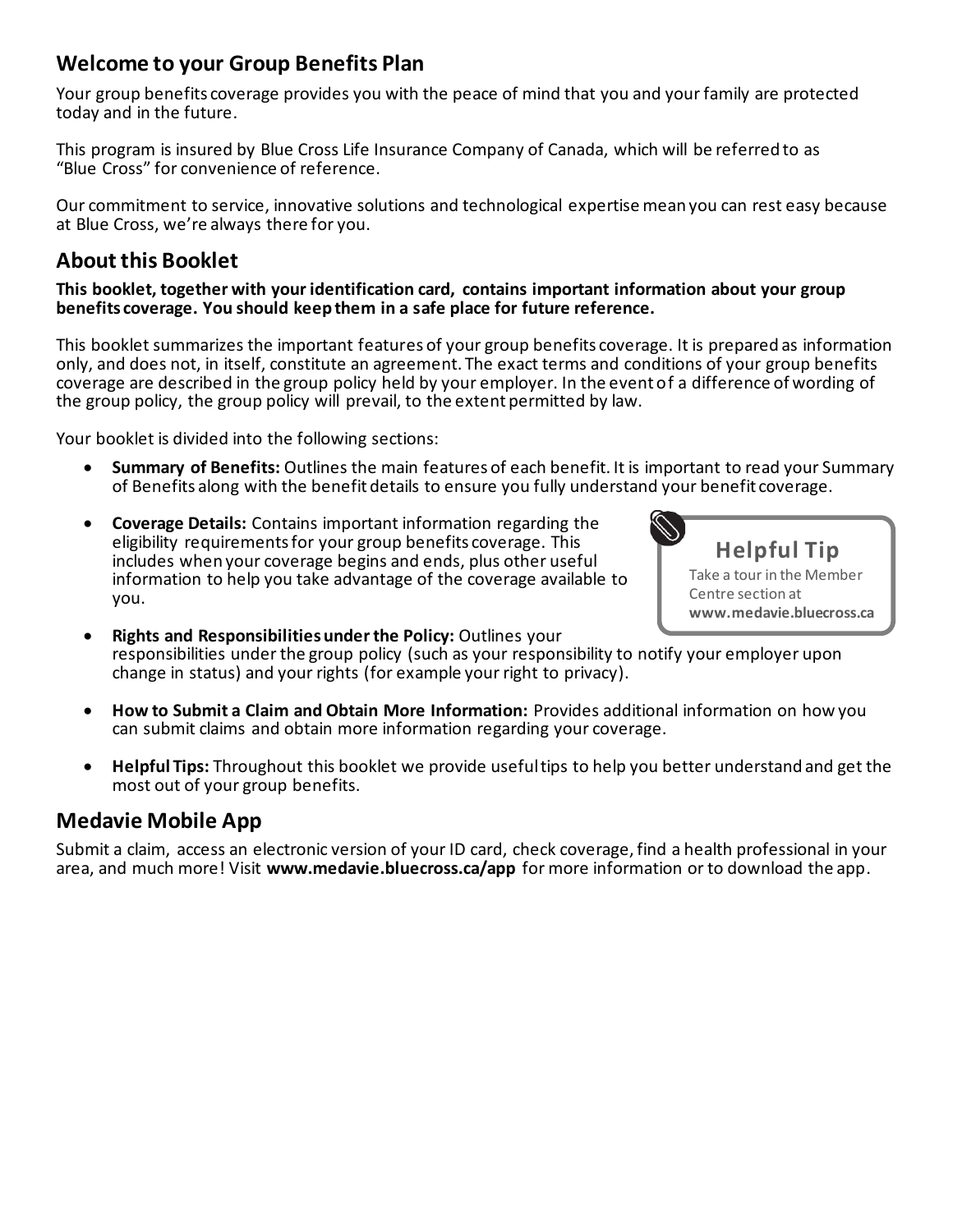### TABLE OF CONTENTS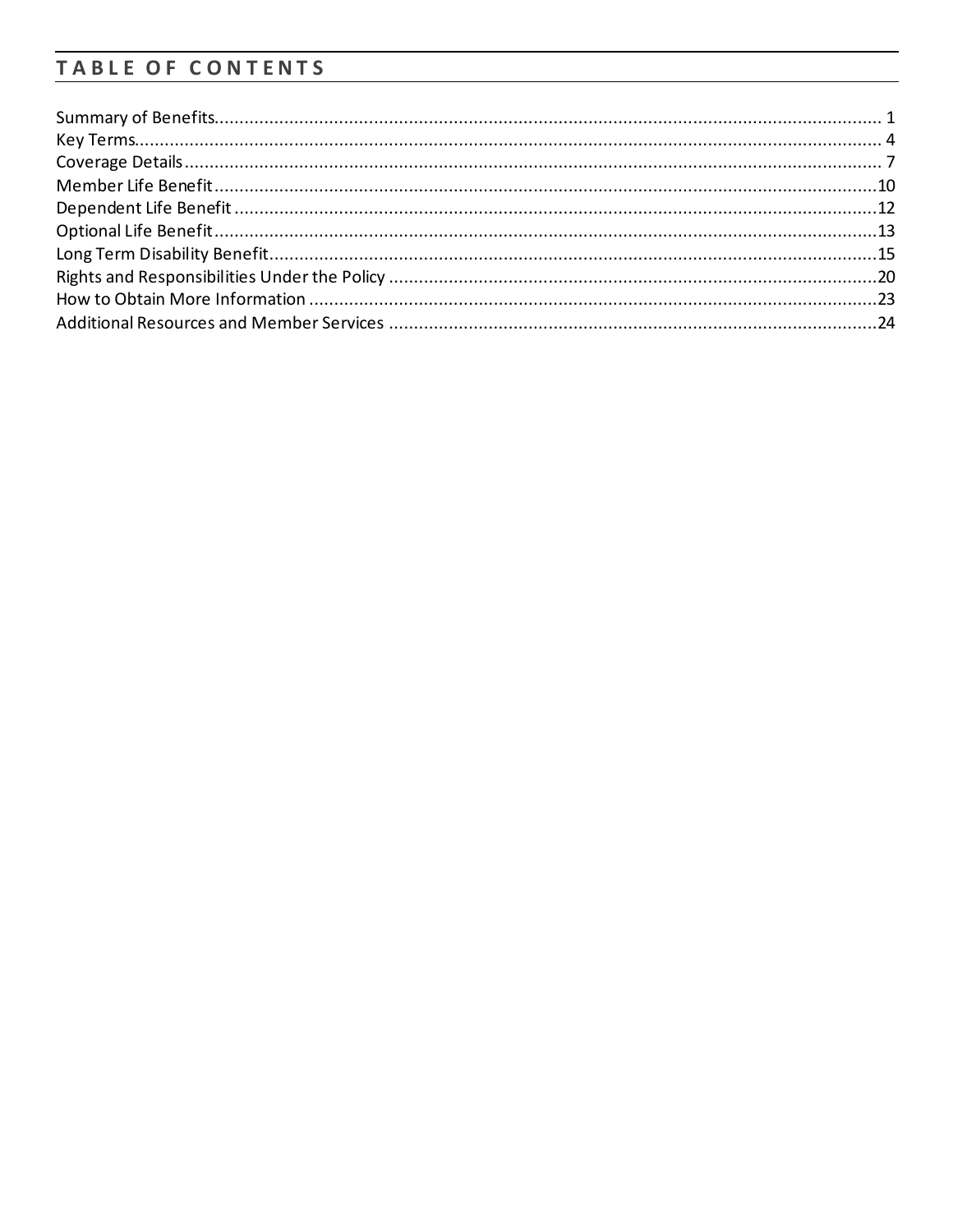### **Summary of Benefits**

### **Member Life Benefit – Flex Plan**

| <b>Benefit Formula</b>          |                                                                                                         |
|---------------------------------|---------------------------------------------------------------------------------------------------------|
| Core Plan                       | 1 times the annual Salary                                                                               |
| Option 1                        | 2 times the annual Salary                                                                               |
| Option 2                        | 2.5 times the annual Salary                                                                             |
| Option 3                        | 3 times the annual Salary                                                                               |
| Option 4                        | 3 times the annual Salary, plus option to obtain additional coverage<br>under the optional life benefit |
| <b>Benefit Maximum</b>          | \$750,000                                                                                               |
| <b>Non-Evidence Limit</b>       | \$750,000                                                                                               |
| <b>Terminal Illness Benefit</b> | Included                                                                                                |
| <b>Benefit Reduction</b>        | The amount of coverage reduces by 50% at age 65                                                         |
| <b>Termination</b>              | When the Member reaches age 70 or upon retirement                                                       |

### **Dependent Life Benefit – Flex Plan**

| <b>Benefit Amount</b> |                                                          |
|-----------------------|----------------------------------------------------------|
| Option 1              | \$5,000/Spouse, \$2,000/Child*                           |
| Option 2              | \$10,000/Spouse, \$5,000/Child*                          |
| Option 3              | \$20,000/Spouse, \$10,000/Child*                         |
| <b>Termination</b>    | When the Member reaches age 70 or upon Member retirement |

\*From live birth.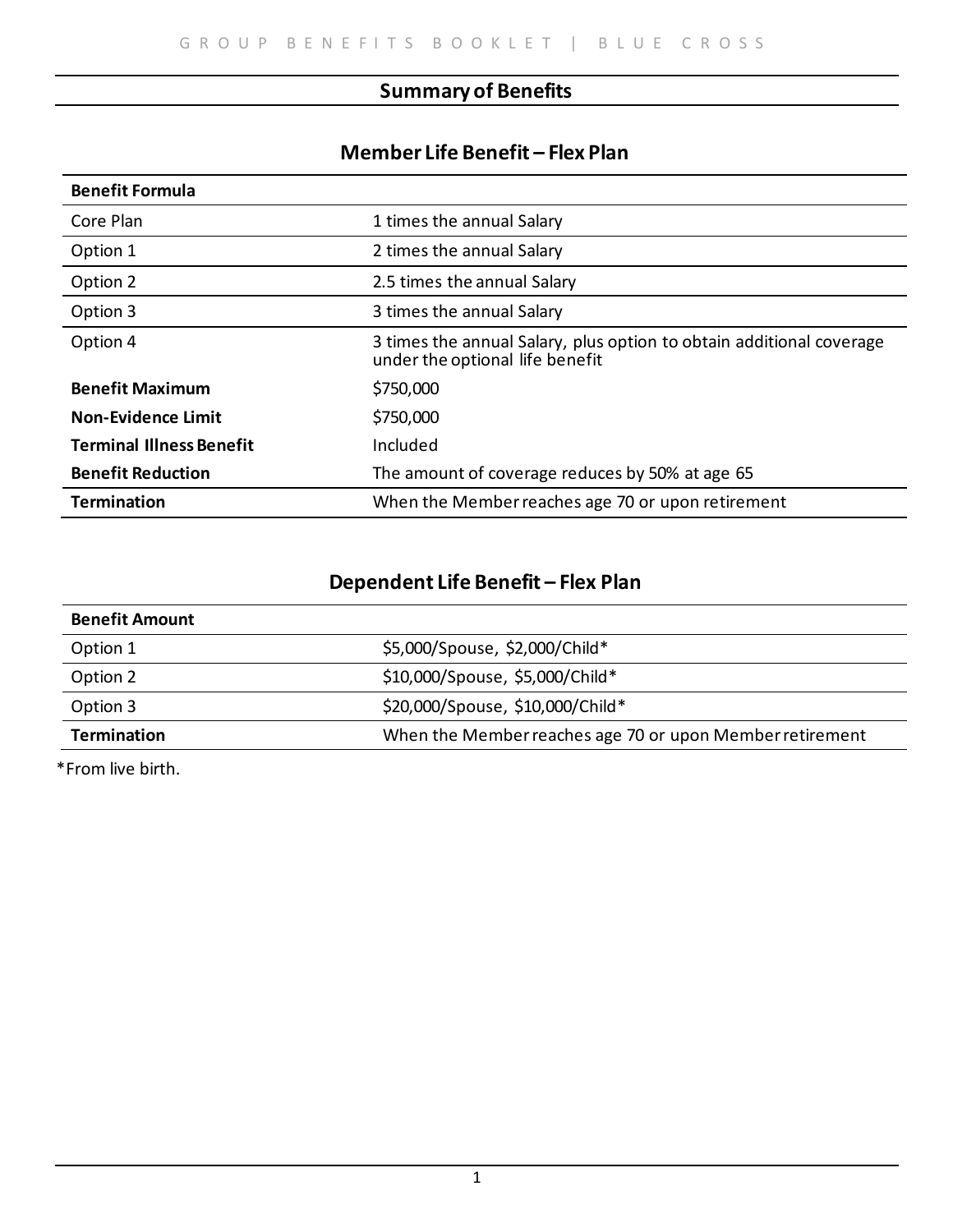### **Summary of Benefits**

### **Optional Life Benefit\***

| <b>Benefit Formula</b> |                                                                        |
|------------------------|------------------------------------------------------------------------|
| Member Maximum         | Units of \$10,000                                                      |
|                        | Maximum of \$300,000                                                   |
| Spouse Maximum         | Units of \$10,000                                                      |
|                        | Maximum of \$300,000                                                   |
| Non-Evidence Limit     | Member - \$40,000                                                      |
|                        | Spouse - Proof of Health is required for all amounts of coverage       |
| <b>Termination</b>     |                                                                        |
| Member                 | Age 65 or retirement                                                   |
| Spouse                 | When the Member or Spouse reaches age 65 or when the Member<br>retires |

\*Optional Life Benefit is available only to Members who select Option 4 under the Member Life Benefit.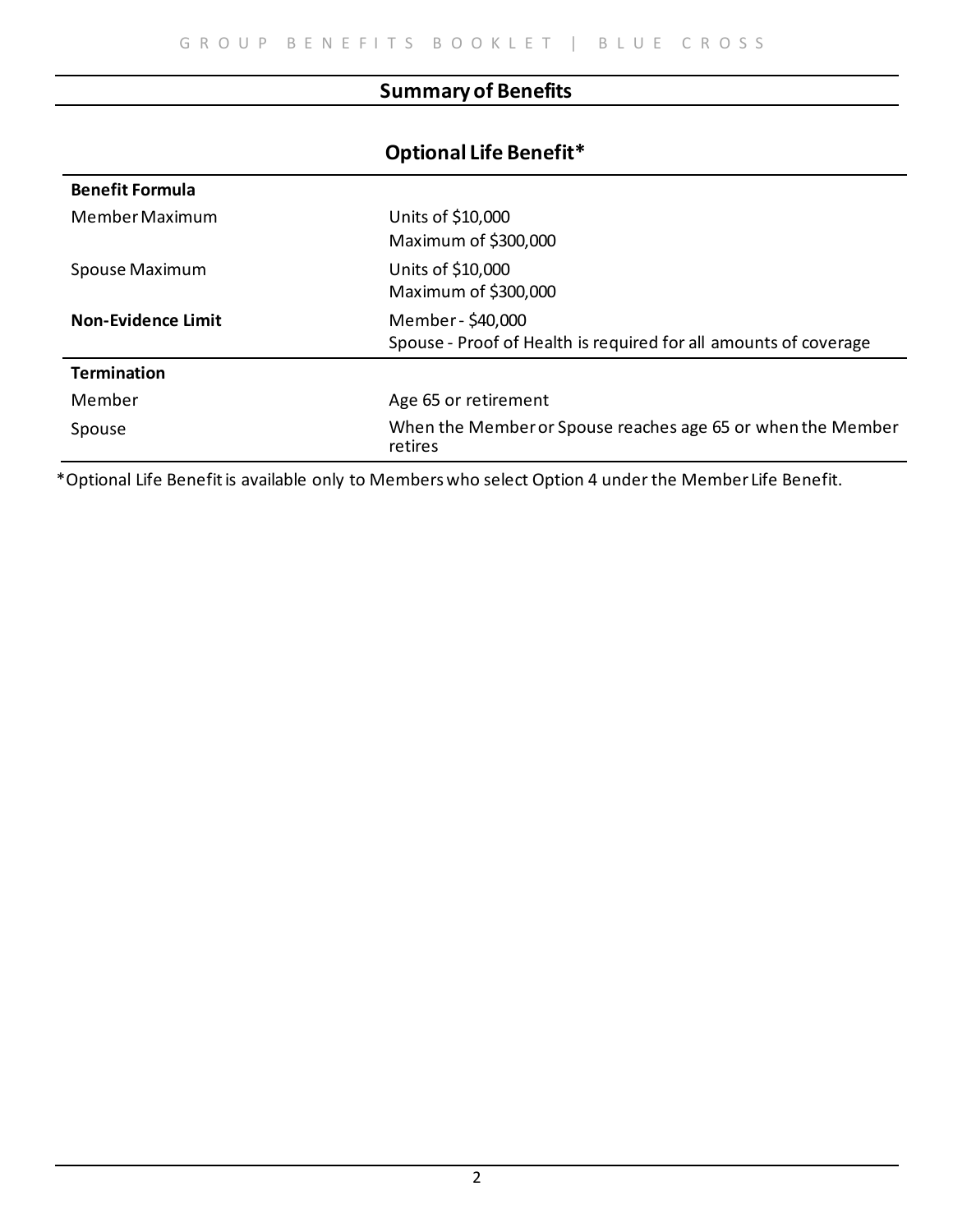### **Summary of Benefits**

### **Long Term Disability Benefit – Flex Plan**

| <b>Benefit Formula</b>                                                                                                        |                                                                                                                                                                                                                          |
|-------------------------------------------------------------------------------------------------------------------------------|--------------------------------------------------------------------------------------------------------------------------------------------------------------------------------------------------------------------------|
| Core Plan (with or without COLA)                                                                                              | 50% of monthly Pre-Disability Salary not exceeding the All Source<br>Maximum                                                                                                                                             |
| Option 1 (with or without COLA)                                                                                               | 60% of monthly Pre-Disability Salary not exceeding the All Source<br>Maximum                                                                                                                                             |
| Option 2 (with or without COLA)                                                                                               | 66.67% of monthly Pre-Disability Salary not exceeding the All<br>Source Maximum                                                                                                                                          |
| Option 3 (with or without COLA)                                                                                               | 60% of the first \$2,500 of monthly Pre-Disability Salary, plus 50%<br>of the remainder, not exceeding the All Source Maximum                                                                                            |
| <b>Benefit Maximum</b>                                                                                                        | \$10,000/month                                                                                                                                                                                                           |
| <b>Non-Evidence Limit</b>                                                                                                     | \$10,000                                                                                                                                                                                                                 |
| <b>Elimination Period</b>                                                                                                     |                                                                                                                                                                                                                          |
| A disability covered by the Worker's<br><b>Compensation Board</b>                                                             | 119 consecutive days                                                                                                                                                                                                     |
| A disability not covered by the<br><b>Worker's Compensation Board</b>                                                         | 119 consecutive days or the end of sick leave, whichever is later                                                                                                                                                        |
| <b>Benefit Period</b>                                                                                                         | Tier I: to age 65                                                                                                                                                                                                        |
|                                                                                                                               | Tier II: to age 65 or date of eligibility for unreduced pension with<br>25 years' service                                                                                                                                |
| <b>Taxable</b>                                                                                                                | No                                                                                                                                                                                                                       |
| <b>Integration of Benefits</b>                                                                                                | Yes                                                                                                                                                                                                                      |
| <b>All Source Maximum</b>                                                                                                     | 85% of Pre-Disability Net Salary                                                                                                                                                                                         |
| <b>Duration of Own Occupation</b>                                                                                             | 24 months                                                                                                                                                                                                                |
| <b>Cost-of-Living Adjustment (COLA)</b><br>(Applicable only if Member chooses<br>COLA with their selected coverage<br>option) | CPI adjustment to a maximum of 3%                                                                                                                                                                                        |
| <b>Effective Date of Adjustment</b>                                                                                           | This adjustment will become effective the first day following the 1<br>year anniversary date of the end of the Elimination Period, and<br>on this date annually thereafter.                                              |
| <b>Pre-Existing Conditions</b>                                                                                                | Yes                                                                                                                                                                                                                      |
| <b>Termination</b>                                                                                                            | Tier I: The earlier of:<br>age 65 less 119 days; or<br>retirement.<br>Tier II: The earlier of:<br>age 65 less 119 days;<br>retirement; or<br>$\bullet$<br>the date the Member first becomes eligible for an<br>$\bullet$ |
|                                                                                                                               | unreduced pension under the HRM Pension Plan and<br>has at least 25 years of service, less 119 days.                                                                                                                     |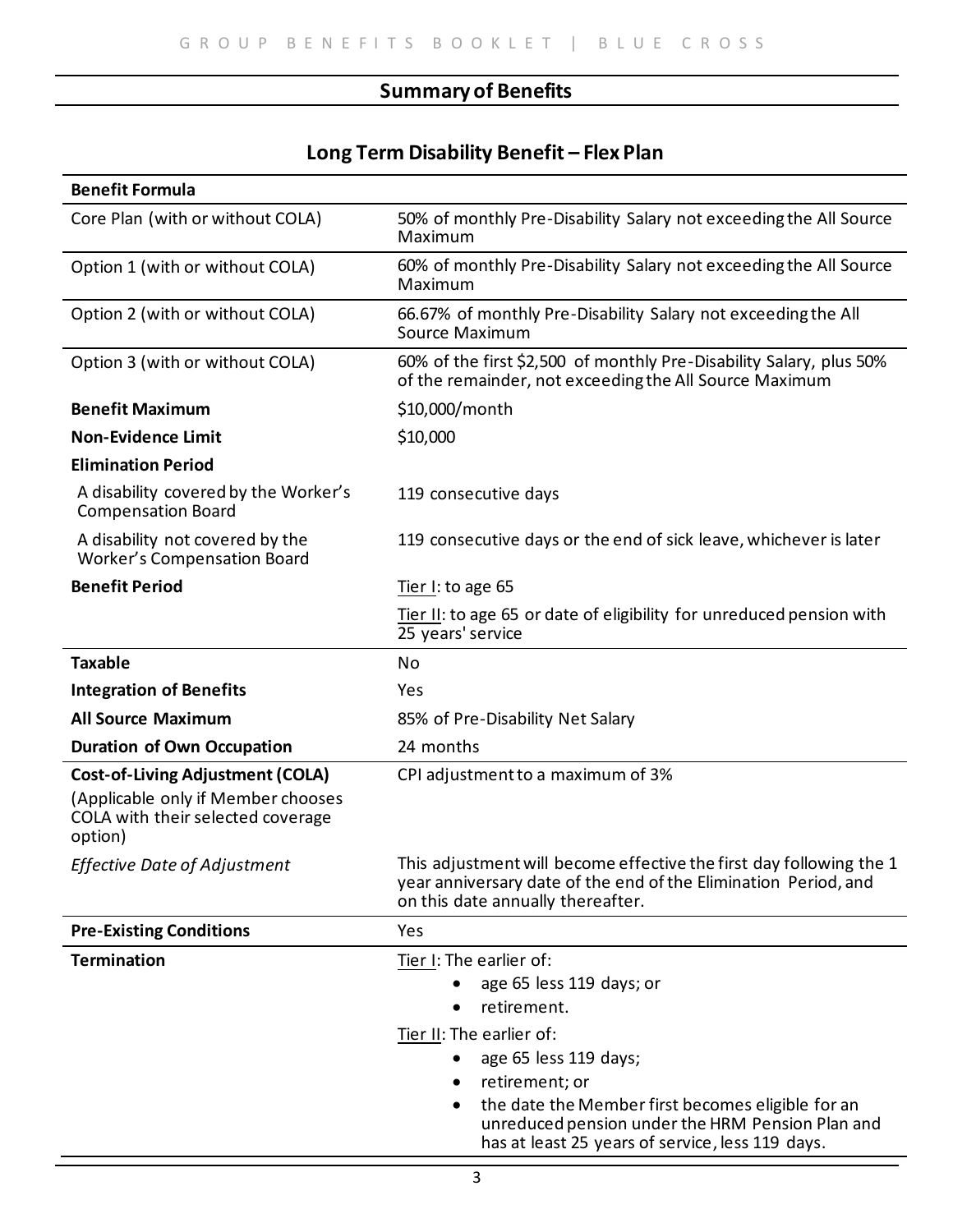### **You and Your Dependents**

Throughout this booklet several key terms are used to refer to you and your Dependents:

- the terms that may refer to you are: Employee, Member and Participant;
- the terms that may refer to your Dependents are: Dependent, Spouse, Child and Participant.

**Employee:** A person who:

- resides in Canada; and
- works a minimum of 20 hours per week for the employer.

**Member:** An Employee who is eligible and approved for coverage under this policy.

**Dependent:** Your Spouse or Child.

**Spouse:** The person who:

- is a resident of Canada; and
- meets one of the following criteria:
	- is married to the Member;
	- is in a civil union with the Member as defined by the Civil Code of Quebec; or
	- has been living with the Member in a conjugal relationship for at least 1 year; however, where required by provincial legislation, this 1 year period is waived if a child is born of such relationship.

The Spouse must be designated by the Member on their application for coverage. Only one person may be covered as a Spouse at any one time.

**Child:** A person who:

- is a resident of Canada;
- is the natural or adopted child of the Member or Spouse, or the child over whom the Member or Spouse has been court appointed as guardian with parental authority;
- is financially reliant on the Member or Spouse for care, maintenance and support;
- is not married or in a common law relationship; and
- meets one of the following criteria:
	-
	- a) is under age 21;<br>b) is under age 26 is under age 26 and is attending an accredited educational institution, college or university on a full-time basis; or
	- c) became mentally or physically disabled while a child as defined in (a) or (b) and has been continuously disabled since that time.

A child is considered to be mentally or physically disabled for the purposes of this definition if they are incapable of engaging in any substantially gainful activity and are financially reliant on the Member or Spouse for care, maintenance and support due to this disability. Blue Cross may require the provision of written proof of a child's disability as often as is reasonably necessary.

**Participant:** The Member or one of the Member's Dependents who has been approved for coverage under this policy.



You are responsible for enrolling your Dependents under the plan when they become eligible.

In addition, you are responsible for removing them when they no longer meet the definitions outlined here.

You can update your family or Dependent status by filling out and submitting a change form, available through our website.

# **Helpful Tip**

A Member, Spouse and Child are all Participants under the policy.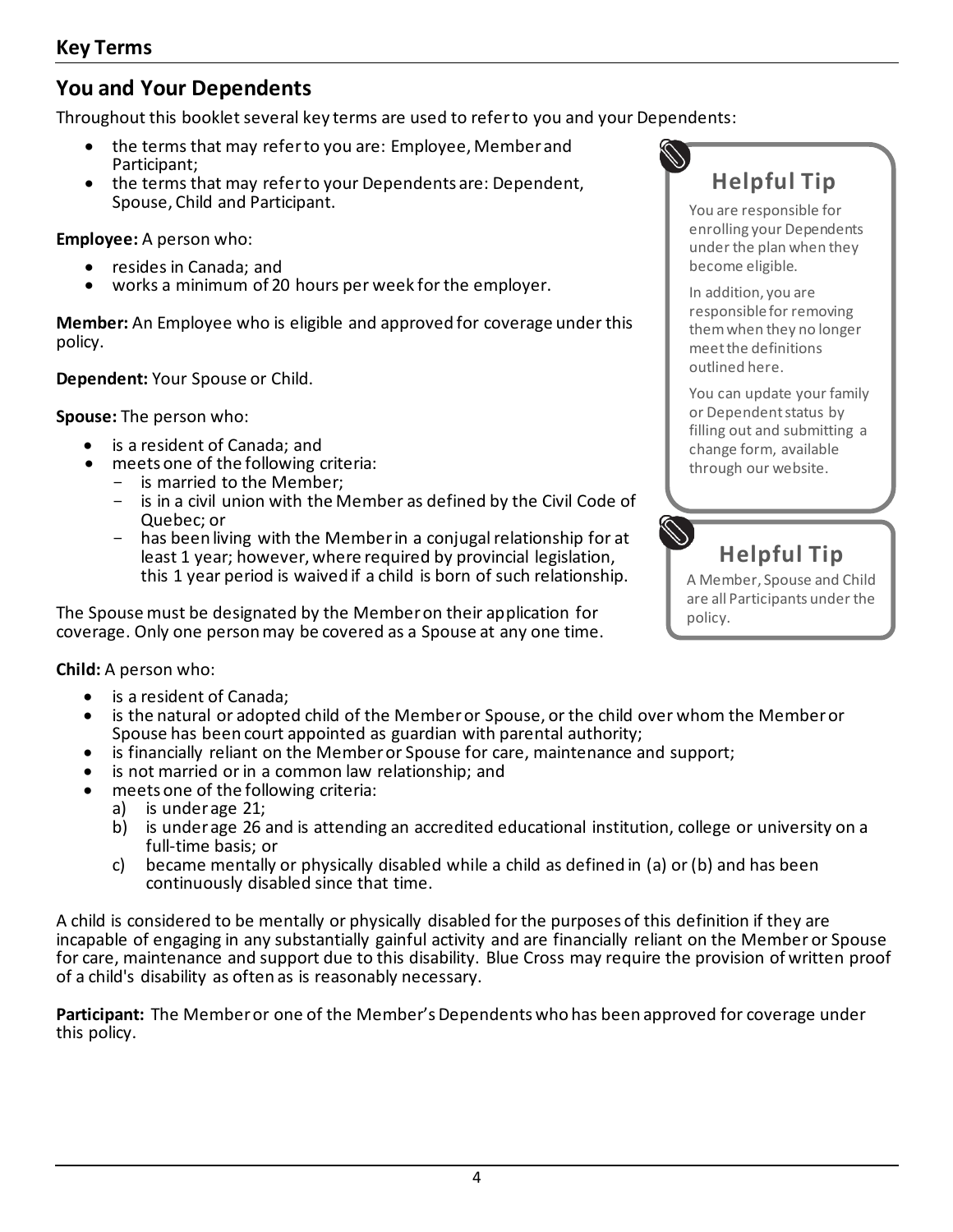### **Other Important Terms**

**Accident:** A sudden, fortuitous and unforeseeable event that:

- is violent in nature;
- arises solely from external means:
- causes bodily injury to the Participant directly and independently of all other causes; and
- is unintended by the Participant.

The resulting injury to the Participant must be certified by a physician.

**Actively at Work:** Employees are Actively at Work on a specified day if they report for work at their usual place of employment and are able to perform the Regular Duties of their occupation, according to their regular work schedules.

Employees who are not required to report for work on a specified day due to holidays, shift variances, vacations or weekends are still considered to be Actively at Work if they could have reported for work and performed the Regular Duties of their occupation on that day.

**Health Practitioner:** A health care practitioner who is a registered member of

their regulatory body (if applicable) and practices within the limits of their authority as established by law. If no occupational guild applies to a particular practitioner, the practitioner must:

- be a registered member of their association;
- provide care and treatment within the limits of their professional scope of practice; and
- be an approved provider.

**Illness:**A deterioration of health or a bodily disorder that has been diagnosed by a Physician and requires regular and continuous care.

**Medically Necessary:** A health care service or supply provided or prescribed by a Physician or Health Practitioner to treat an injury or Illness that, in the opinion of Blue Cross after consultation with its health care consultants:

- has not been provided or prescribed primarily for convenience or cosmetic reasons;
- is the most appropriate, safe and cost effective Treatment for the diagnosed injury or Illness; and
- is generally medically recognized as acceptable Treatment for the diagnosed injury or Illness.

**Re-enrolment Period:** The annual Re-enrolment Period when Members with Flex Plan options can apply for changes to their benefit options is determined by the Policyholder. To be eligible to participate in the annual reenrolment, Members must be Actively at Work.

**Salary:** A Member's regular earnings paid by the employer, including any additional remuneration received by the Member on a regular basis. It does not include dividends or any irregular gains, such as bonuses, gratuities and automobile allowances.

For commission-based Members, Salary is the Member's average earnings over the last 2 years of employment as indicated on their Canada Revenue Agency (CRA) taxation form. If the Member has been employed for less than 2 years, Salary will be prorated.

In determining benefits, Salary will be the lesser of:

- the Salary amount defined above; or
- the Salary last reported to Blue Cross and used in the calculation of the premium payable.

# **Helpful Tip**

If specified in the Summary of Benefits, your Salary may be used in calculating your life, accidental death and dismemberment or disability benefits. (if applicable)

**Helpful Tip** One of the eligibility

requirements for coverage is that you be Actively at Work.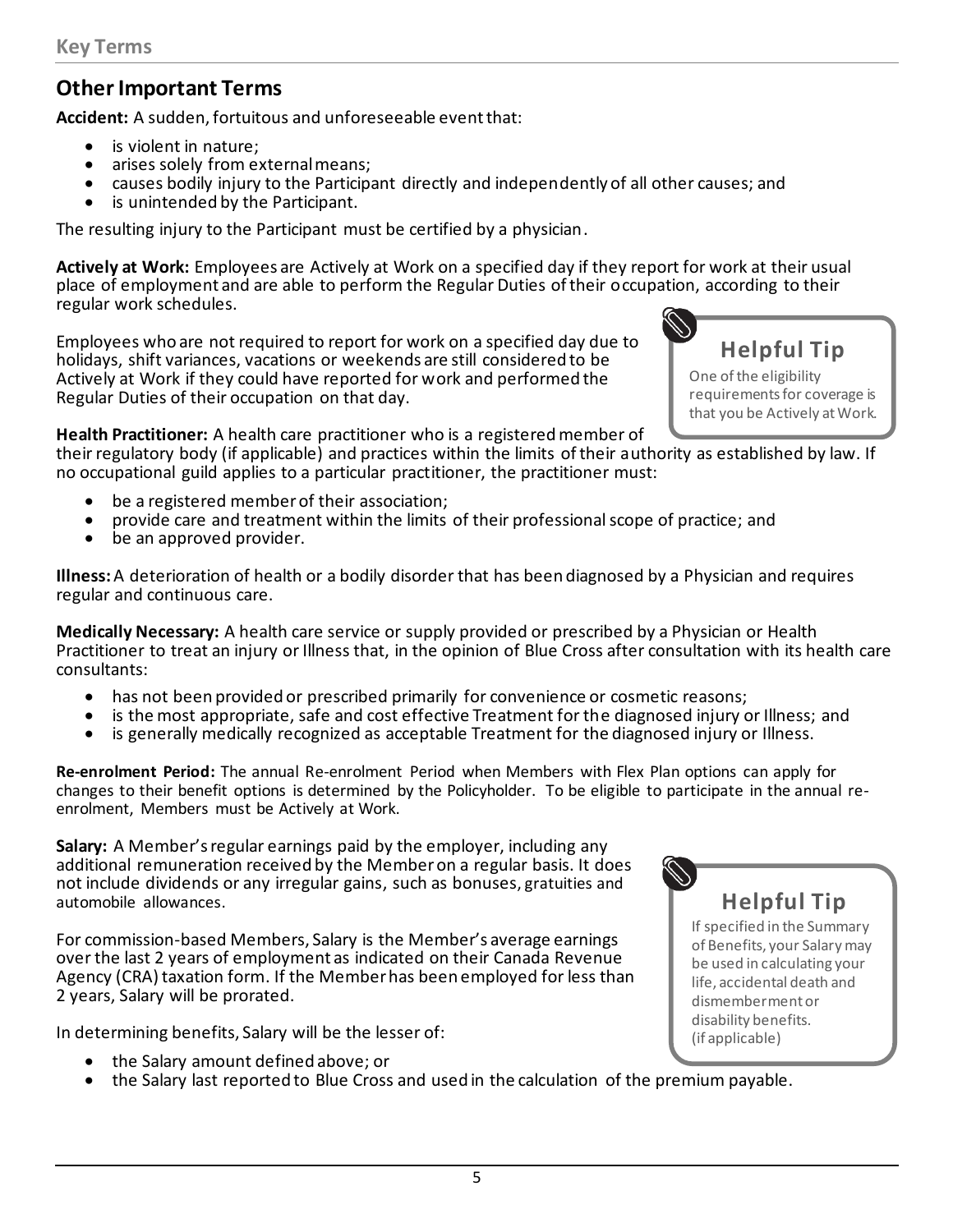**Treatment:** The management and care of a Participant to improve or cure an Illness, disorder or injury. This management and care must be:

- considered appropriate and approved by Blue Cross; and<br>• prescribed, provided or performed by a Health Practitione
- prescribed, provided or performed by a Health Practitioner or Physician practicing in the field of medicine applicable to the Participant's disease, disorder or injury.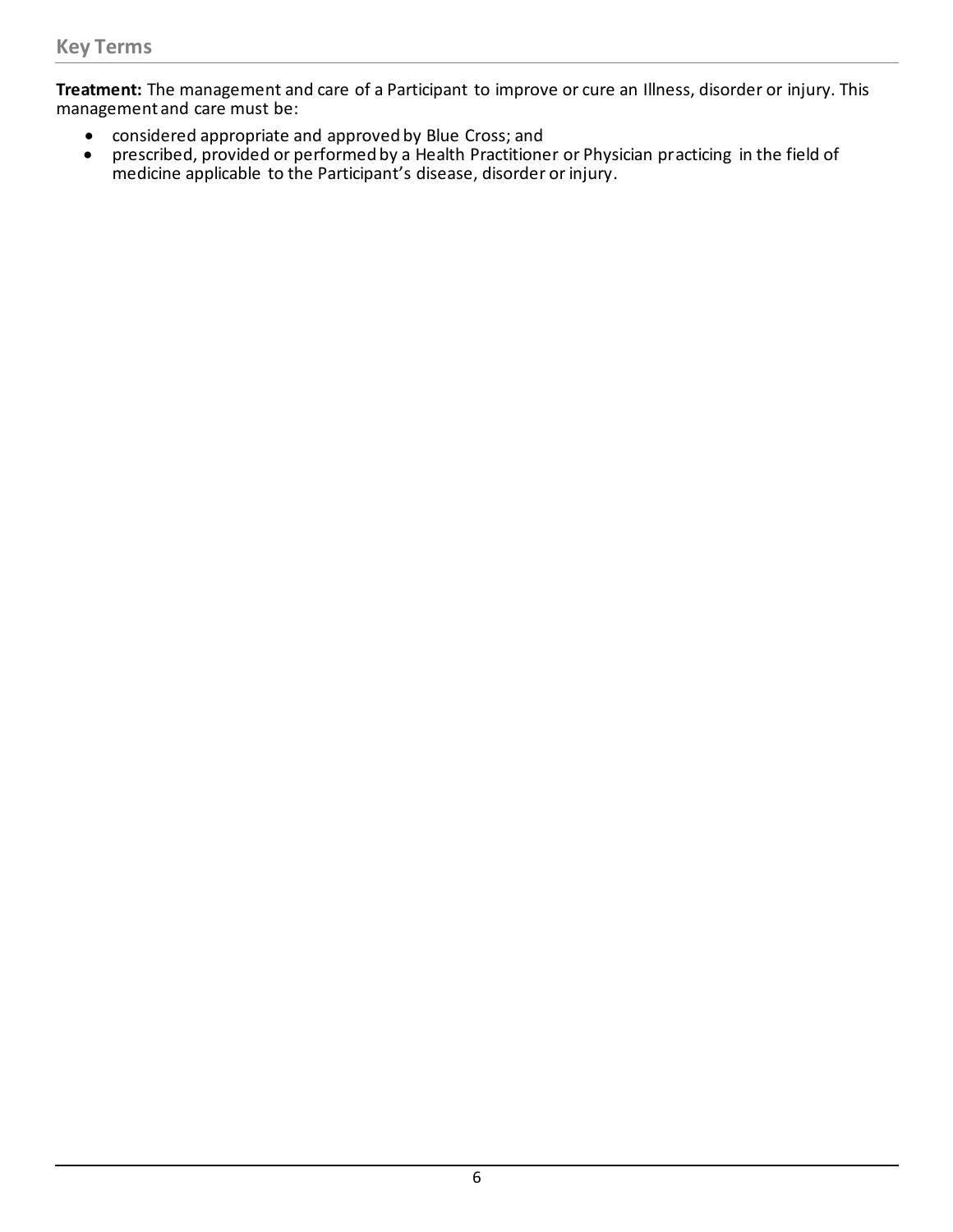### **Who is Eligible for Coverage?**

You are eligible for coverage if you meet the definition of Employee and are Actively at Work.

Your Dependents are also eligible for coverage if they meet the definition of Spouse or Child outlined above in the *Key Terms*.

To be eligible for coverage, you and your Dependents must be entitled to government health care coverage or similar coverage deemed satisfactory by Blue Cross.

You must continue to work the minimum number of hours per week to maintain eligibility under the policy.

### **Do I Need to Supply Proof of Health to Obtain Coverage?**

You generally do not need to provide proof of health to obtain group benefits coverage. However, proof of health must be submitted in the following circumstances:

- if the coverage for yourself or your Dependents exceeds the nonevidence limit specified in the Summary of Benefits;
- for all applications for the optional life benefit (if applicable), unless otherwise specified in the Summary of Benefits;
- if your application is received by Blue Cross more than 31 days after the date upon which you became eligible for coverage;
- if an application for the dependent life benefit is received by Blue Cross more than 30 days after the date upon which the Dependent became eligible for coverage; or
- for any request to change Flex Plan options during the Re-enrolment Period that results in an increase in the amount of coverage.

### **How do I Enrol for Coverage?**

#### **Application**

To obtain coverage, you must complete your Employer's enrolment requirements and submit proof of health, if required for one of the reasons listed above.

#### **Can I Opt Out of Coverage for Certain Benefits?**

You are not allowed to individually select the benefits you want under the policy. In addition, when you enrol for coverage you must also enrol all of your eligible Dependents. However, it is your choice whether or not to obtain coverage for optional benefits.

#### **Flex Plan**

You must select your Flex Plan coverage options from among the options indicated in the Summary of Benefits; your initial selections must be made within 31 days of the date you become eligible for coverage. If no selections are received within this 31 day period, you will automatically be enrolled in the Core Plan benefit options, where applicable.

You are eligible to change Flex Plan options during the annual Re-enrolment Period. Contact your group benefits administrator for further information.

# **Helpful Tip**

**Proof of health** refers to statements or medical evidence about your health or the health of your Dependents.

**Non-evidence limit** refers to the amount of coverage for which you or your Dependents are eligible, without having to submit satisfactory proof of health.

The non-evidence limits for each benefit (if any) are specified in the Summary of Benefits.

# **Helpful Tip**

If you do not enrol for coverage within 31 days of eligibility, you may be restricted when applying for benefits and your benefit levels may be reduced.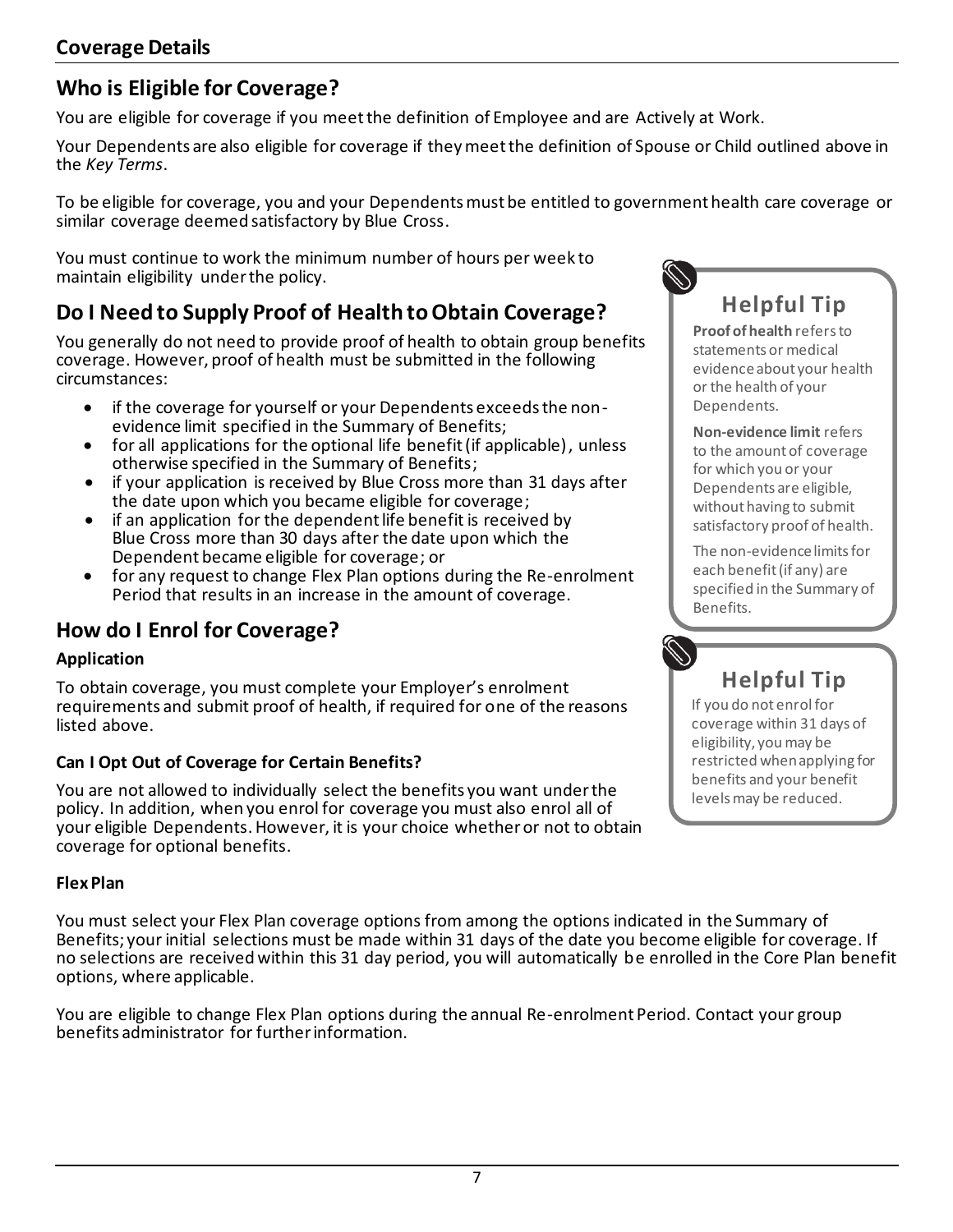### **When Does My Coverage Begin?**

#### **Employees**

Your coverage takes effect on the latest of the following dates:

- the effective date of the policy:
- the date you meet all of the eligibility requirements; or
- the date Blue Cross approves your proof of health, if required.

If you are not Actively at Work on the date you would have become eligible for coverage, or for an increase in coverage, your coverage begins on the date you resume being Actively at Work.

#### **Dependents**

Your Dependent's coverage takes effect on the latest of the following dates:

- the date you become eligible for coverage;
- the date they meet all of the eligibility requirements;
- the date Blue Cross approves their proof of health, if required; or
- the date following their discharge from hospital if they were hospitalized on the date they would have become eligible for coverage, unless:
	- they were covered under a Previous Policy, in which case their coverage begins on the effective date of the policy; or



**Helpful Tip Previous Policy** refers to a group insurance policy that provided coverage for you and your Dependents, and terminated within 31 days of the effective date of this group policy.

they were born while this coverage is in force, in which case their coverage will be effective from their live birth, or for dependent life coverage, as specified in the dependent life Summary of Benefits (if applicable).

### **What Happens to my Coverage During Periods of Absence from Work?**

#### **Illness/Accident**

If you are absent from work due to illness or accident, your group benefits coverage is retained. In such circumstances, please contact your group benefits administrator to discuss the maximum period for which your coverage will be retained.

#### **Maternity Leave/Parental Leave**

During a maternity or parental leave of absence, you retain life benefits, and have the choice to either retain or discontinue coverage for the long term disability benefit, for the maximum period provided under the applicable legislation.

Your decision to retain or discontinue coverage must be made before the beginning of your leave of absence and this decision cannot be changed at a later date. If you decide to retain coverage, you must continue to pay your premium contributions (if any) for the whole duration of the absence.

#### **Temporary Layoff/Authorized Leave of Absence/Disciplinary Suspension/Strike or Lockout**

In such circumstances, please contact your group benefits administrator to discuss the benefits you must retain during such an absence and the maximum period these benefits will be retained.

### **When Does My Coverage End?**

Coverage ends on the earliest of the date:

- the policy terminates;
- you or your Dependents no longer meet one or more of the eligibility requirements;
- your employment is terminated;
- you (or your Spouse, if applicable) reaches the termination age or termination date, if any, specified in the Summary of Benefits;
- you retire, unless otherwise specified in the Summary of Benefits;
- you die;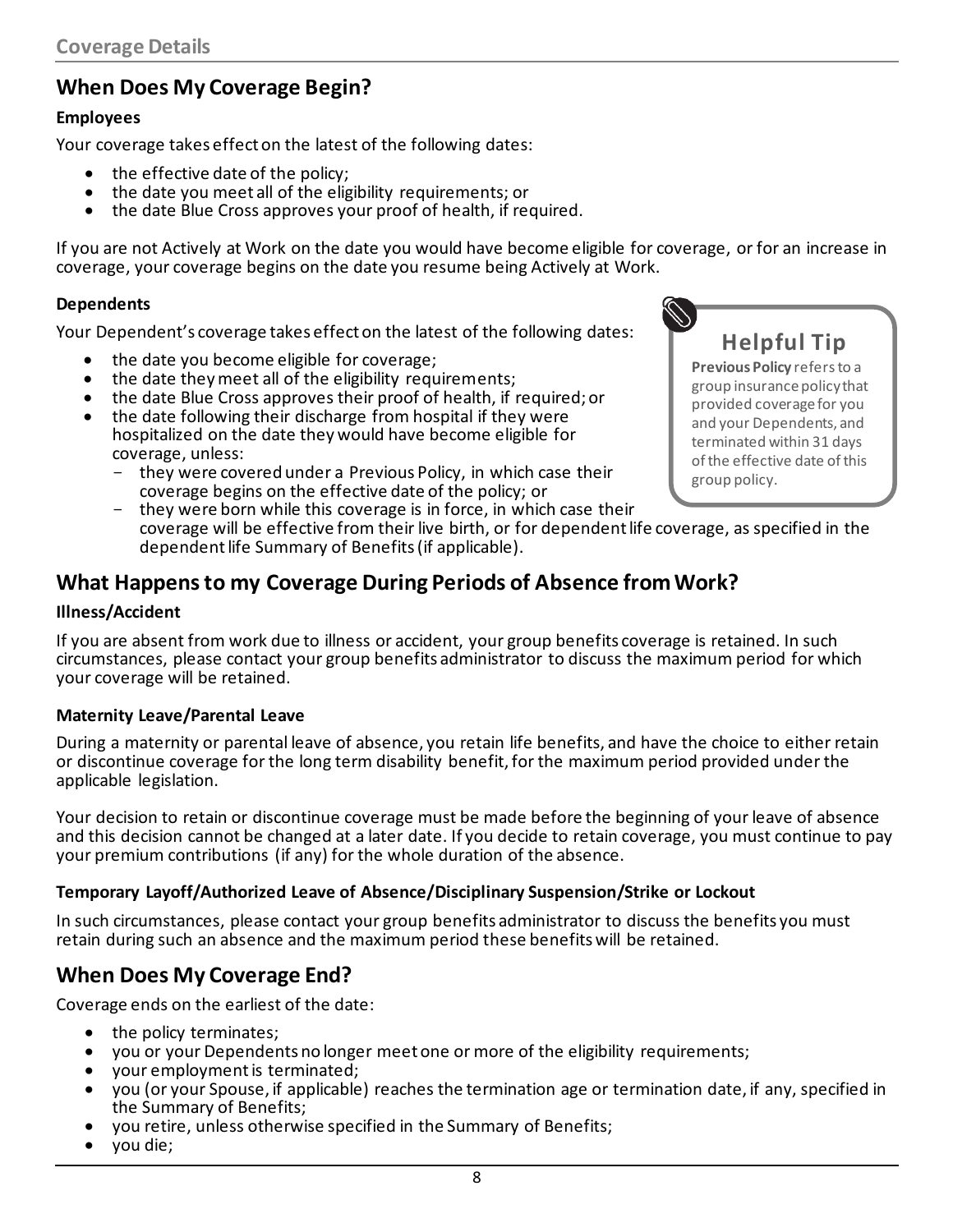- you or your Dependents commit a fraudulent act against Blue Cross; or
- the policyholder defaults in payment of premiums.

Coverage for your Dependents will also terminate on the date your coverage terminates.

No coverage will be provided to you or your Dependents while performing duties as an active member in the armed forces of any country, unless coverage must be retained under applicable provincial legislation.

### **What Happens When Coverage Ends?**

#### **Right to Convert to Individual Coverage**

Upon termination of coverage for certain benefits, you and your Dependents have the right to convert your group benefits coverage to an individual insurance policy, provided certain criteria are met.

The benefit details will specify if this conversion right applies to a particular benefit.

When conversion is available, the following terms and conditions apply:

- You must, within 31 days of the date of termination of your group coverage:
	- submit the application form provided by Blue Cross for the purpose of conversion to individual coverage; and
	- pay the entire amount of the first month's premium of the individual policy, in accordance with the method of payment stipulated by Blue Cross;
- the individual policy will be issued without requiring proof of health;
- the premium for the individual policy is based upon the individual policy rates in effect on the date of application and the age and sex of the Participant on that date;
- the individual policy is subject to any maximum and minimum values or other additional terms and conditions that are specified in the *Right to Convert to Individual Coverage* provision of the applicable benefit.



# **Helpful Tip**

The benefit of converting your group coverage is that you do so without having to provide proof of health.

Conversion premium rates will typically be higher than group premium rates currently paid.

Instead of converting your group coverage, you may prefer to apply for an individual plan, which will require Proof of Health.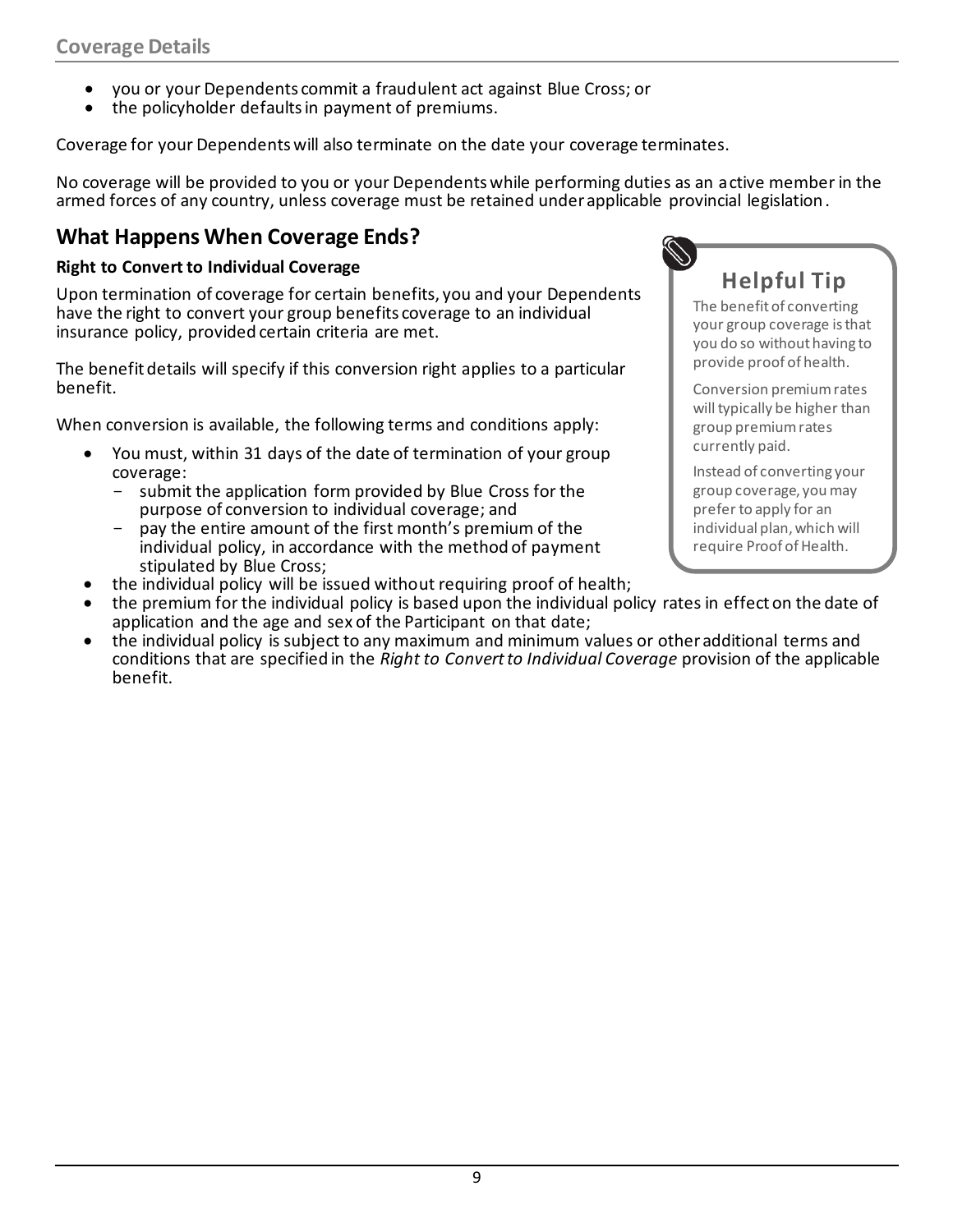### **Purpose of Coverage**

If the Member dies while covered by this benefit, Blue Cross will pay the Member's beneficiary the amount specified in the Summary of Benefits, subject to the conditions outlined below.

### **Advance Payment Due to Terminal Illness**

An advance payment of the member life benefit may be paid to the Member if:

- the Member submits a request to Blue Cross in writing;
- Blue Cross is satisfied, on the basis of medical evidence provided by the Member's attending physician, that the Member is suffering from a condition that is expected to result in the Member's death within 24 months of the date of the request;
- the Member is eligible for waiver of premium; and
- the Member is less than age 65.

An advanced payment amount cannot be more than 50% of the member life benefit amount in effect at the time of the request or \$100,000, whichever is less. It will be paid in one lump sum that will be deducted from the member life benefit amount. The remainder of the member life benefit will be paid to the Member's beneficiary on death of the Member.

Members are only eligible for an advance payment once per lifetime.

### **Payment of Claims**

#### **Beneficiary**

Member life benefits will be paid to the Member's beneficiary with the exception of an advance payment due to terminal illness that will be paid directly to the Member.

#### **Time Limit to Submit a Claim**

Blue Cross must receive proof of claim as soon as is reasonably possible and in no event later than 12 months following the date of death.

### **Right to Convert to Individual Coverage**

#### **Eligibility for Conversion**

The Member has the right to purchase an individual life policy from Blue Cross if their member life benefit coverage terminates before the Member reaches age 65 due to retirement, termination of employment or termination of coverage for the group or class of Employees to which the Member belongs.

This conversion option also applies to any scheduled reduction or termination of coverage that becomes effective at specified ages.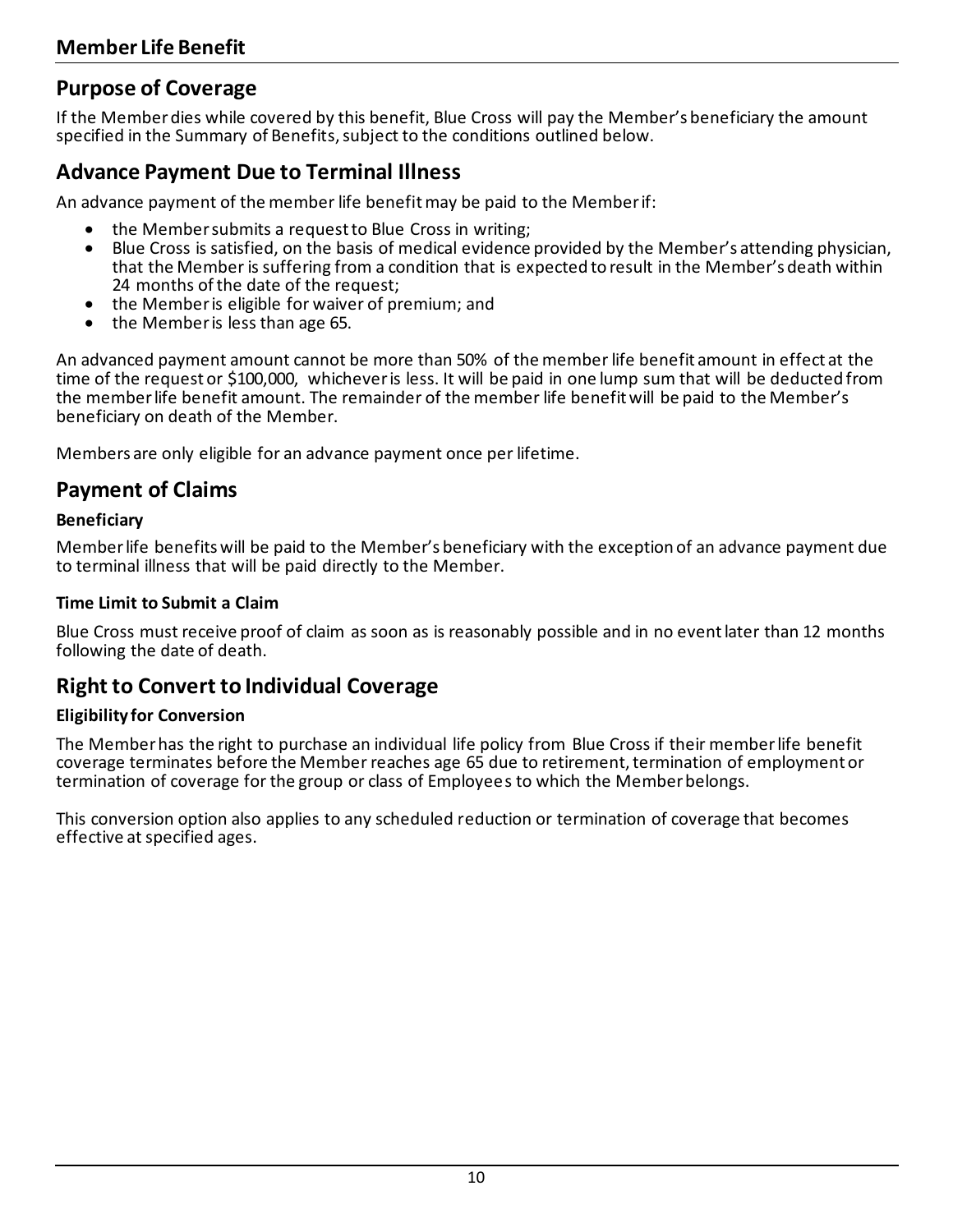#### **Terms and Conditions of the Converted Policy**

Individual policies issued under this conversion option are subject to the terms and conditions specified in the *Right to Convert to Individual Coverage* found under the *Coverage Details* of this booklet.

They are also subject to the following additional terms and conditions:

- during the 31-day period that the conversion option may be exercised, the amount of coverage available through this conversion option is continued without charge;
- the effective date of coverage under the individual life policy will be 31 days after the group coverage terminates;
- the individual life policy will not include any disability or other supplementary benefits;
- the types of individual life policies available for conversion are:
	- a) a 1 year term life policy that may be exchanged, before its expiry date, for 1 of the following 2 life policy options (b) or (c);
	- b) a non-convertible term life policy that provides level term coverage to age 65; or
	- c) a term to age 100 life policy that provides lifetime coverage with no non-forfeiture options;
- the maximum amount of coverage available under the individual life policy is the lesser of:
	- the amount of member life benefit coverage in effect on the termination date;
	- the amount of any scheduled reduction of the member life benefit coverage;
	- the amount of the reduction in coverage caused by any replacement policy that is issued to the Member within 31 days of the date of the termination;
	- \$400,000 for residents of Quebec or \$200,000 for residents outside of Quebec; and
- the coverage provided by the individual life policy cannot be less than:
	- the minimum amount that Blue Cross will normally issue for the type of policy selected; or
	- \$10,000 for residents of Quebec.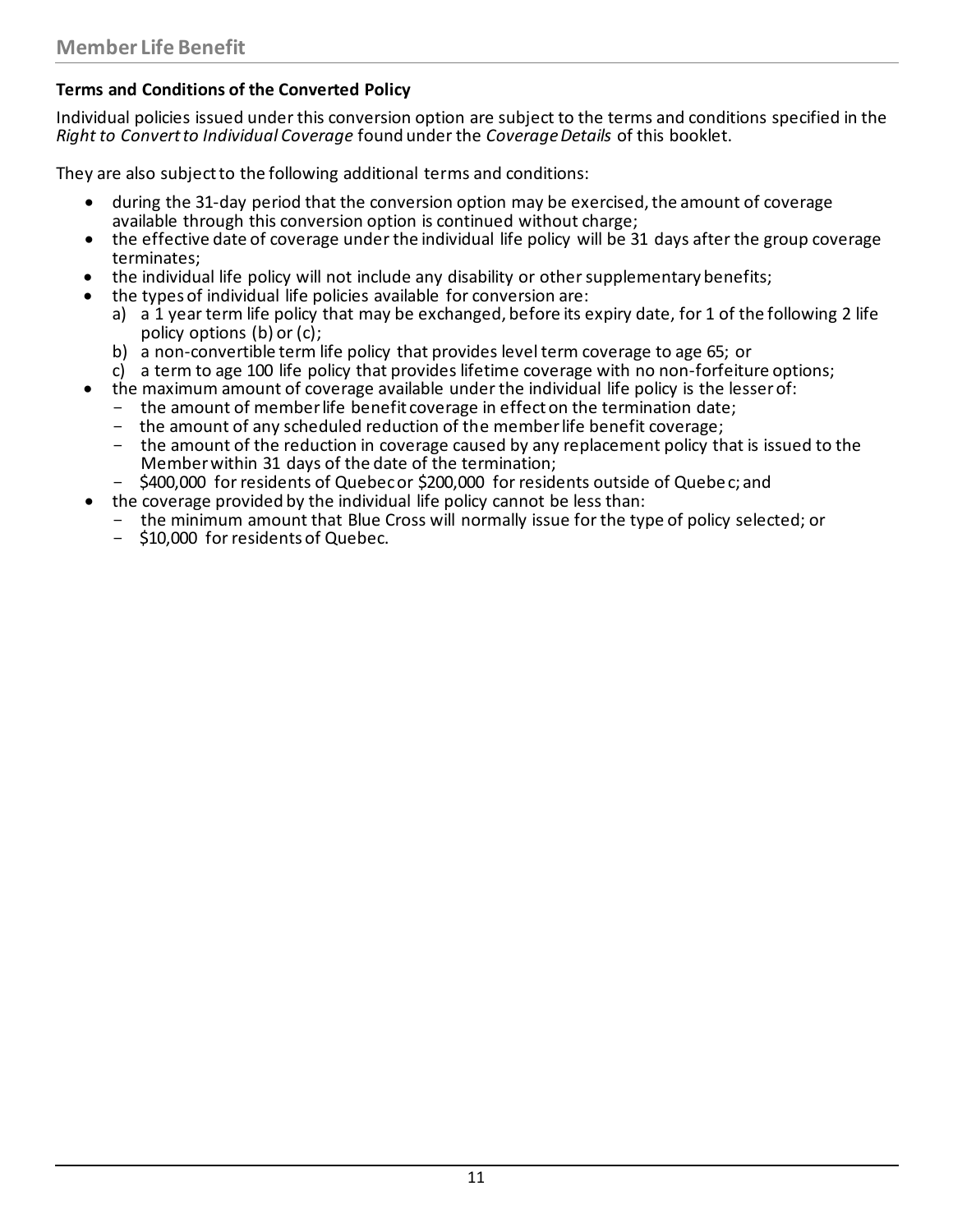### **Purpose of Coverage**

If a Dependent dies while covered by this benefit, Blue Cross will pay the Member the amount specified in the Summary of Benefits, subject to the conditions outlined below.

### **Payment of Claims**

All benefits will be paid directly to the Member.

#### **Time Limit to Submit a Claim**

Blue Cross must receive proof of claim as soon as is reasonably possible and in no event later than 12 months following the date of death.

### **Right to Convert to Individual Coverage**

#### **Eligibility for Conversion**

On or before reaching age 65, a Spouse residing in any province and a Child who is a resident of Quebec have the right to purchase an individual life policy from Blue Cross if their dependent life coverage terminates for one of the following reasons:

- death of the Member;
- termination of the Member's life coverage for a reason that entitles the Member to convert their member life benefit to an individual policy; or
- the Spouse or Child is no longer eligible for coverage as a Dependent.

#### **Terms and Conditions of the Converted Policy**

Individual policies issued under this conversion option are subject to the terms and conditions specified in the *Right to Convert to Individual Coverage* found under the *Coverage Details* of this booklet.

They are also subject to the following additional terms and conditions:

- during the 31 day period that the conversion option may be exercised, the amount of coverage available through this conversion option is continued without charge;
- the effective date of coverage under the individual life policy will be 31 days after the group coverage terminates;
- the individual life policy will not include any disability or other supplementary benefits;
- the types of individual life policies available for conversion are:
	- a) a 1 year term life policy that may be exchanged, before its expiry date, for 1 of the following 2 life policy options (b) or (c);
	- b) a non-convertible term life policy that provides level term coverage to age 65; or
	- c) a term to age 100 life policy that provides lifetime coverage with no non-forfeiture options;
- the coverage provided by the individual life policy cannot be:
	- more than the amount of dependent life benefit coverage in effect on the termination date; or
	- less than the minimum amount that Blue Cross will normally issue for the type of policy selected or \$5,000 for residents of Quebec.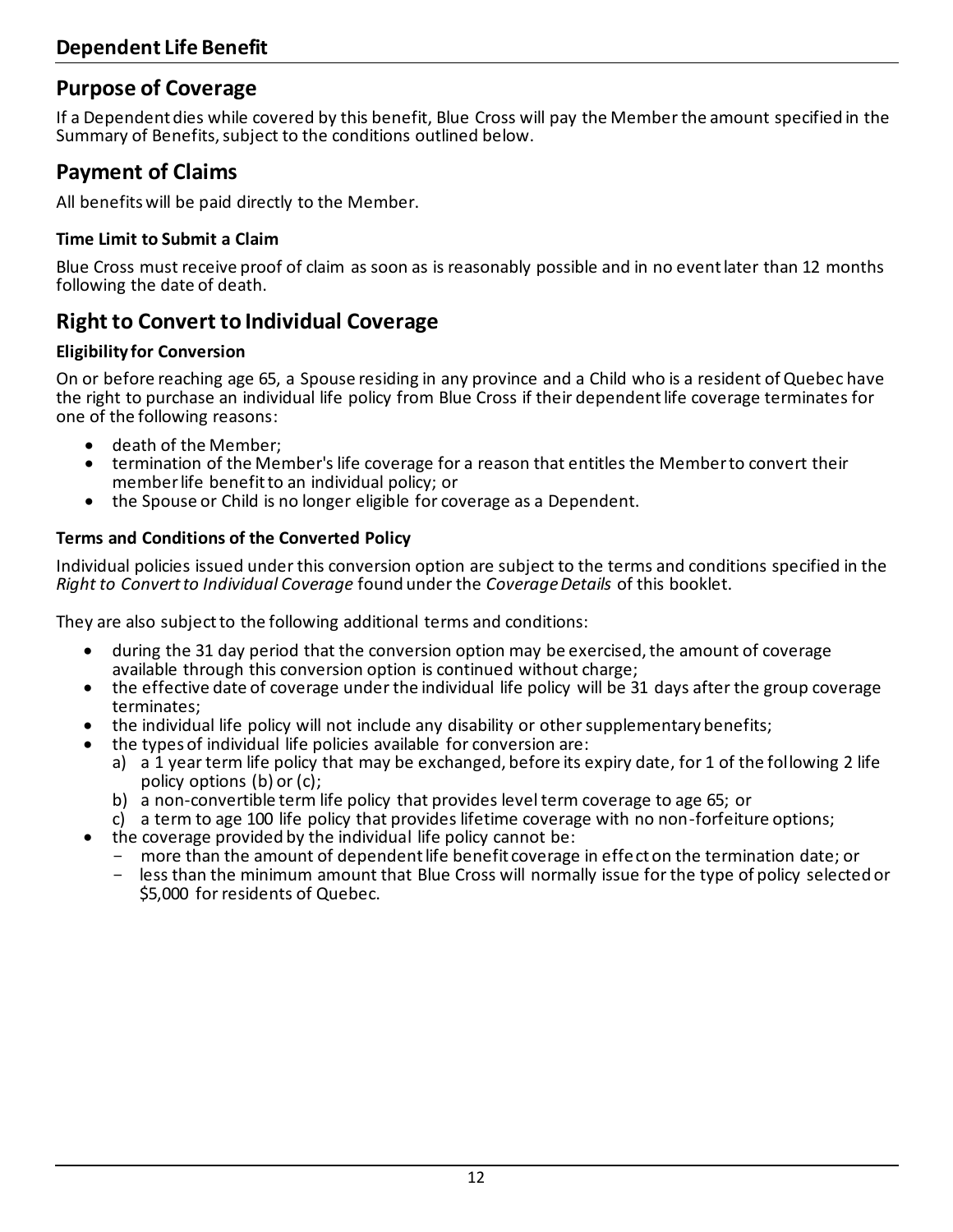### **Purpose of Coverage**

This benefit provides additional amounts of life insurance to those available through the member life benefit and the dependent life benefit (if applicable).

If a Member or Dependent dies while covered by this benefit, Blue Cross will pay the amount of the optional life benefit in effect at the time of death, subject to the conditions outlined below.

### **Eligibility for Coverage**

To be eligible for this benefit, the Member and Dependent must submit proof of health deemed satisfactory by Blue Cross.

### **Amount of Coverage**

The benefit is equal to the amount of optional life benefit selected by the Member for themselves or their Dependents, up to the maximum amount specified in the Summary of Benefits.

A Member may request a change in the amount of their coverage or their Dependent's coverage under this benefit at any time. However, requests to increase coverage will not be granted without submission of proof of health deemed satisfactory by Blue Cross.

### **Payment of Claims**

#### **Beneficiary**

In the case of the Member's death, benefits will be paid directly to the Member's beneficiary. In the case of a Dependent's death, all benefits are payable to the Member.

#### **Time Limit to Submit a Claim**

Blue Cross must receive proof of claim as soon as is reasonably possible and in no event later than 12 months following the date of death.

#### **Exclusions and Limitations**

If the Member's or Dependent's death is a result of suicide while an amount of optional life benefit has been in effect for less than 24 consecutive months, the payment for this amount of optional life benefit will be limited to the return of premiums.

### **Right to Convert to Individual Coverage**

#### **Eligibility for Conversion**

A Member has the right to purchase an individual life policy from Blue Cross if their optional life benefit coverage terminates before the Member reaches age 65 due to retirement, termination of employment or termination of coverage for the group or class of Employees to which the Member belongs.

On or before reaching age 65, a Spouse residing in any province has the right to purchase an individual life policy from Blue Cross if their optional life benefit coverage terminates for one of the following reasons:

- death of the Member;
- termination of the Member's life or Member's optional life coverage for a reason that entitles the Member to convert their member life benefit to an individual policy; or
- the Spouse is no longer eligible for coverage as a Dependent.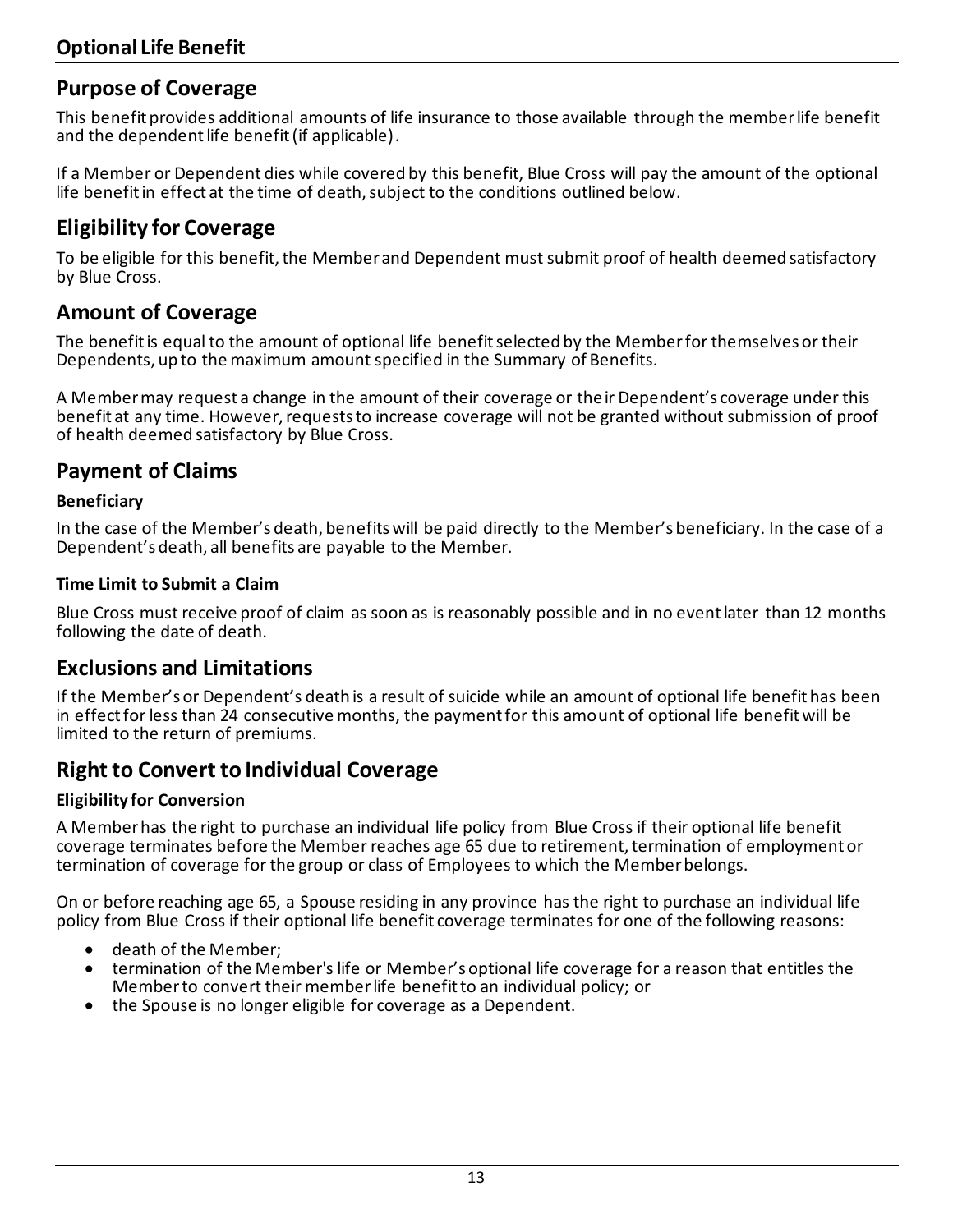#### **Terms and Conditions of the Converted Policy**

Individual policies issued under this conversion option are subject to the terms and conditions specified in the *Right to Convert to Individual Coverage* found under the *Coverage Details* of this booklet.

They are also subject to the following additional terms and conditions:

- during the 31 day period that the conversion option may be exercised, the amount of coverage available through this conversion option is continued without charge;
- the effective date of coverage under the individual life policy will be 31 days after the group coverage terminates;
- the individual life policy will not include any disability or other supplementary benefits;
- the types of individual life policies available for conversion are:
	- a) a 1 year term life policy that may be exchanged, prior to its expiry date, for 1 of the following 2 life policy options (b) or (c);
	- b) a non-convertible term life policy that provides level term coverage to age 65; or
	- c) a term to age 100 life policy that provides lifetime coverage with no non-forfeiture options;
- the maximum amount of coverage provided by the Member's individual life policy is the lesser of:
	- the amount of member life benefit coverage plus optional life coverage in effect on the date of termination of the optional life benefit; and
	- \$400,000 for residents of Quebec or \$200,000 for residents outside of Quebec;
- the amount of coverage provided by the Member's individual life policy cannot be less than the minimum amount that Blue Cross will normally issue for the type of policy selected, or \$10,000 for residents of Quebec; and
- the amount of coverage provided by the Dependent's individual life policy cannot be more than the amount of the Dependent's optional life benefit, and for residents of Quebec, less than \$5,000.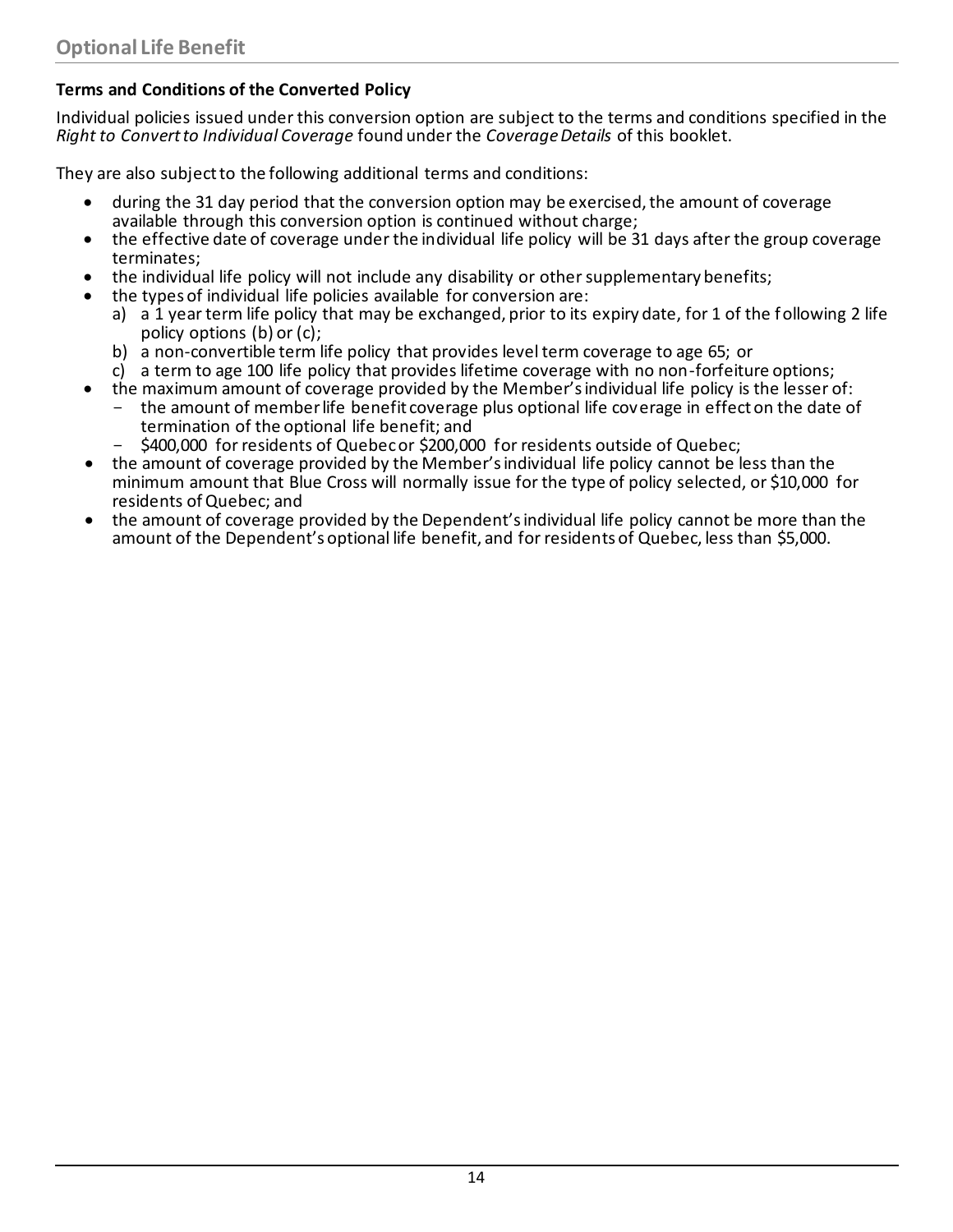### **Purpose of Coverage**

If the Member becomes Totally Disabled following an illness or accident, Blue Cross will pay up to the maximum amount specified in the Summary of Benefits, subject to the conditions outlined below.

### **Additional Definitions**

The following definitions apply to this benefit, in addition to those found under the *Key Terms* provision of this booklet.

**Benefit Period:** The maximum duration for which Blue Cross will pay benefits. This maximum is specified in the Summary of Benefits.

**Elimination Period:** The continuous period of time from the date the Member becomes Totally Disabled until the date benefits are payable. This period is specified in the Summary of Benefits.

If Total Disability is not continuous, the days the Member is Totally Disabled may be accumulated to satisfy the Elimination Period, provided that:

- coverage remains in force during the entirety of the accumulated Elimination Period;
- there is no interruption in Total Disability that is longer than 30 days;
- successive disabilities are due to the same or related causes; and
- the Elimination Period is completed within a 1 year period.

**Net Salary:** the Member's Salary less income taxes and contributions to the Canada Pension Plan, Quebec Pension Plan, the Canada Employment Insurance Commission (CEIC) and the Quebec Parental Insurance Plan, if applicable.

**Pre-Disability Salary:** The Member's Salary immediately before the date of Total Disability.

**Total Disability or Totally Disabled:** During the Elimination Period and for the Own Occupation Duration specified in the Summary of Benefits, a Member is Totally Disabled for the purposes of this benefit if the Member is completely and continuously unable to perform the regular duties of their own occupation as a result of illness or accident.

Afterward, a Member is Totally Disabled if the Member is completely and continuously unable to perform the regular duties of any occupation for which the Member:

- would earn 60% or more of the Member's Pre-disability Salary; and
- is reasonably qualified or may so become by training, education or experience.

Regular duties refer to those work related activities that are essential to performing a particular occupation.

If a Member was performing modified work duties for at least 6 months before applying for long term disability benefits, these modified work duties constitute the Member's own occupation for purposes of assessing Total Disability, unless the Member is on union leave as provided by their collective agreement.

If a Member was on union leave and performing union work duties before applying for long term disability benefits, the Member's home position prior to the union leave constitute the Member's own occupation for purposes of assessing Total Disability. Members on union leave are deemed to be Actively at Work in their home position while on union leave.

The loss of a professional or occupational licence or certification does not, in itself, constitute Total Disability.

The availability of work is not considered when assessing the Member's disability.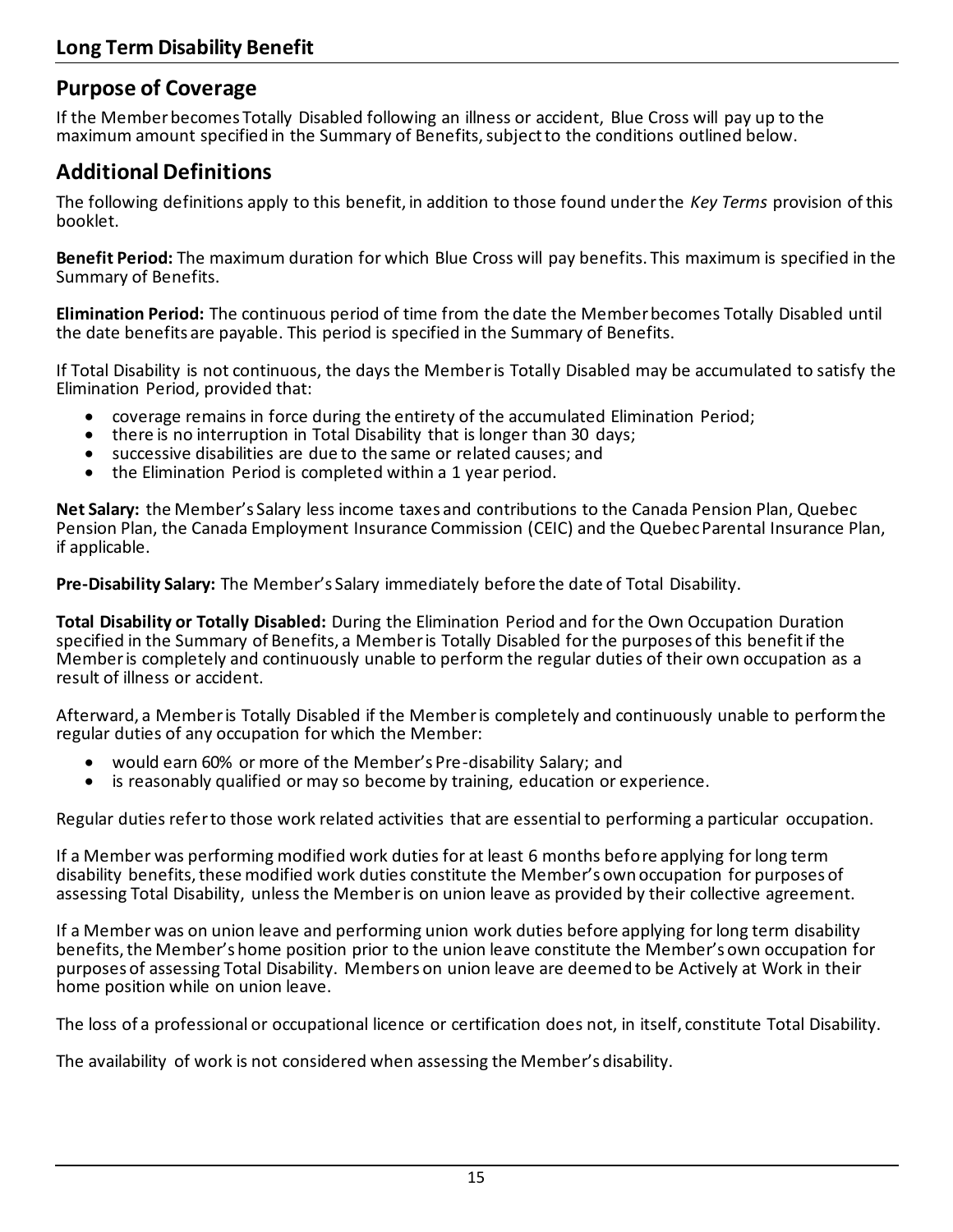### **Payment of Benefits**

#### **When Benefit Payments Begin**

Benefit payments begin on expiry of the Elimination Period. Blue Cross will pay benefits at monthly intervals for each day a Member is Totally Disabled following expiry of the Elimination Period.

The benefit for each day of Total Disability will be equal to 1/30 of the monthly amount.

#### **Calculation of the Benefit Amount**

Blue Cross calculates the monthly benefit amount in accordance with the following 3 step process:

- Step 1. Blue Cross applies the benefit formula specified in the Summary of Benefits to obtain a monthly benefit amount (to the benefit maximum specified in the Summary of Benefits);
- Step 2. Blue Cross subtracts from this monthly benefit amount any income amounts that are payable to the Member as a result of the same or a subsequent disability under any one or more of the following:
	- a) the Quebec Pension Plan or the Canada Pension Plan;
	- b) any workers' compensation board/commission;
	- c) any automobile insurance bureau, if applicable;
	- d) the Canada Employment Insurance Commission (CEIC) ; or
	- e) any federal or provincial law or legislation;

# **Helpful Tip**

The long term disability benefit you receive, when added to any other disability income to which you are entitled, cannot exceed the All Source Maximum listed in the Summary of Benefits.

Step 3. If the amount of long term disability benefit calculated in Step 2 and all the applicable Additional Sources of Income listed below exceed the All Source Maximum specified in the Summary of Benefits, then the long term disability benefit will be further reduced to ensure total benefits received from all sources does not exceed this percentage.

Additional Sources of Income means:

- a) any of the following income amounts payable to the Member, as a result of their current or subsequent disability, under one of the following:
	- i. any wage or remuneration payable from any employer;
	- ii. any plan under which the Member is covered as a member of an association; or
	- iii. any disability payments from any of the plans specified in Step 2; and
- b) any income amounts payable to the Member under any retirement or pension plan funded in whole or in part by the employer. This includes the Quebec Pension Plan or Canada Pension Plan if the application for retirement benefits is made following the date of Total Disability.

With respect to the income amounts calculated in Step 2 and Step 3:

- income amounts received for children are not included;
- if it appears to Blue Cross that there are income amounts to which the Member is or may be eligible, Blue Cross may include these amounts in its calculations even if the Member fails to apply for or exercise their right to claim these income amounts;
- Blue Cross may estimate income amounts pending their actual award;
- Blue Cross will perform its calculations without including subsequent increases to these income amounts by way of cost-of-living adjustments; and
- if an income amount is paid by lump sum rather than monthly instalments, Blue Cross will include in its calculations the amount obtained by dividing this lump sum by:
	- the number of monthly instalments the lump sum represents, if known to Blue Cross; or
	- 60, if Blue Cross does not know the number of months represented.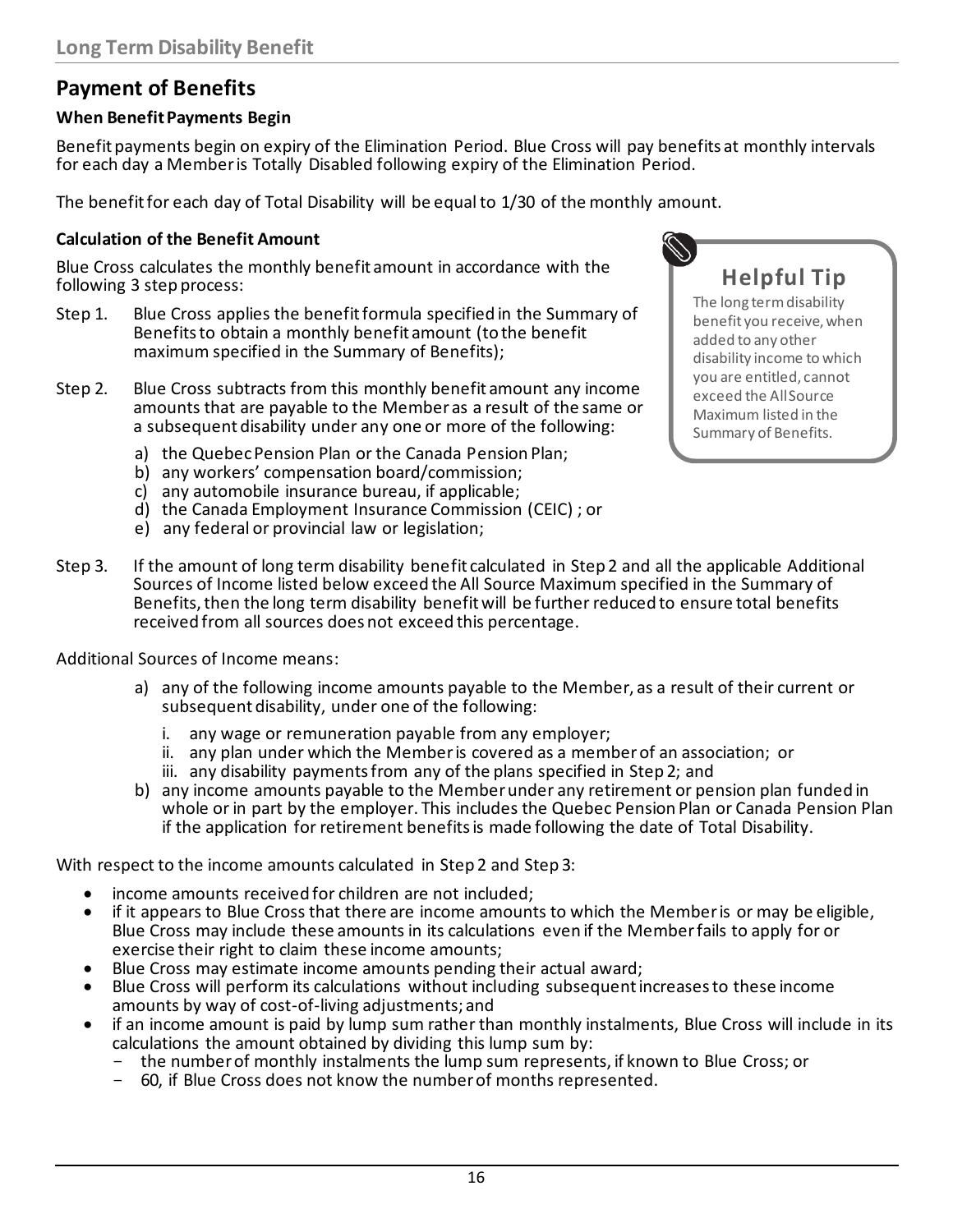#### **Cost-of-Living Adjustment**

If the Summary of Benefits specifies a cost-of-living adjustment, it will be applied on the effective date of the adjustment as specified in the Summary of Benefits.

#### **When Benefit Payments End**

Benefit payments end on the earliest of the date:

- the Member is no longer Totally Disabled;
- the Member fails to:
	- provide Blue Cross with satisfactory proof of continued Total Disability;
	- submit to an independent examination requested by Blue Cross; or
	- participate in any reasonable Treatment or rehabilitation program considered appropriate by Blue Cross;
- the Member reaches the termination age specified in the Summary of Benefits;
- the Benefit Period expires;
- the Member engages in any occupation, employment or volunteer work other than a rehabilitation program pre-approved by Blue Cross;
- the Member refuses to accept any reasonable offer of modified duties or alternative employment from the employer; or
- the Member dies.

#### **Time Limit to Submit a Claim**

Blue Cross must receive proof of claim within 12 months of the onset of Total Disability.

If this 12 month time limit is not met for reasons Blue Cross considers unacceptable, the Elimination Period will begin on the date Blue Cross receives all relevant documents needed to establish proof of disability.

# **Helpful Tip**

**Proof of claim** consists of 3 forms: Declaration of the Employee, Declaration of the employer and Declaration of the physician. Forms are available on our website.

#### **Recurrent Disabilities**

If a Member who was Totally Disabled and receiving long term disability benefits becomes Totally Disabled again after having returned to work, Blue Cross will consider the recurrent disability to be a continuation of the initial disability if the disability results from:

- the same or related causes within the first 6 consecutive months of the Member being Actively at Work; or
- different and unrelated causes and the Member did not fully recover from the first disability and did not return to work for at least a full day before the start of the recurrent disability.

When the recurrent disability is considered to be a continuation of the initial period of Total Disability:

- the Elimination Period will not be applied a second time;
- the benefit amount payable is that which was calculated for the initial period of Total Disability; and
- benefits will only be paid for the balance of the initial Benefit Period.

### **Total Disability During Periods of Absence**

If a Member becomes Totally Disabled during a period of absence from work where disability coverage has been discontinued, no disability benefit will be payable.

If a Member becomes Totally Disabled during a period of absence from work where disability coverage has been retained and premiums have been paid:

- the Elimination Period will begin on the onset of Total Disability;
- the Benefit Period will be deemed to begin on expiry of the Elimination Period; and
- benefit payments will begin on the later of the expiry of the Elimination Period or the date the Member was scheduled to return to work.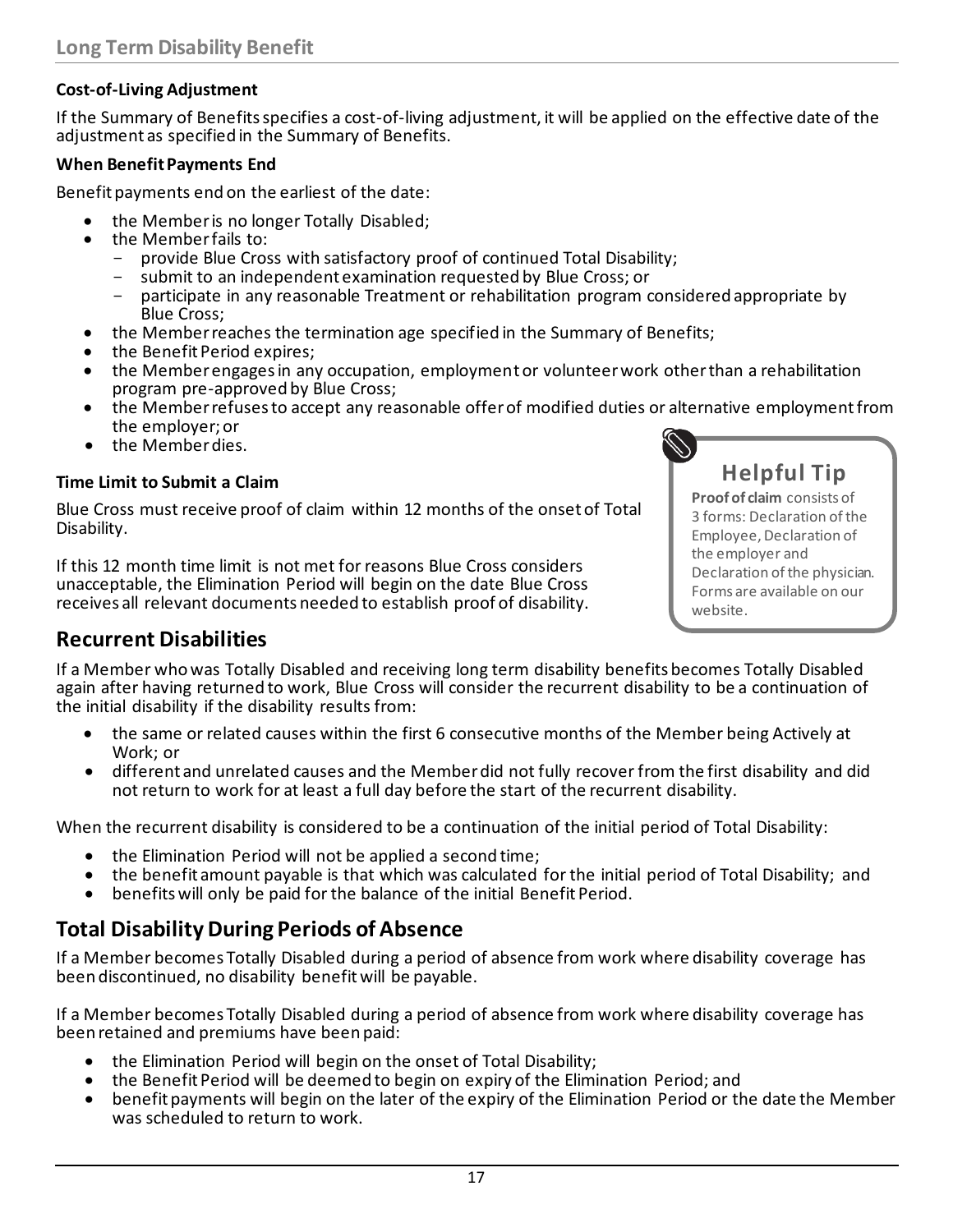### **Rehabilitation Program**

If considered appropriate by Blue Cross, Blue Cross may require a Member to participate in a rehabilitation program pre-approved by Blue Cross consisting of:

- medical care, Treatment, diagnostic measures or prescribed medications;
- full-time work, part-time work or volunteer work whether or not wages or remuneration are received for such work; or
- a vocational assessment, training or re-training program for the purpose of rehabilitation.

When a Member participates in a rehabilitation program while receiving benefits, the following conditions apply:

- the Member's Total Disability will not be considered to have ended simply because they undertook a rehabilitation program;
- if the Member becomes Totally Disabled again while participating in a rehabilitation program, the terms and conditions of this benefit will apply as if the Member had remained Totally Disabled for the full duration of the rehabilitation program;
- the Benefit Period continues despite participation in the rehabilitation program; and
- during the rehabilitation program, monthly benefits will be reduced by the amount resulting from the following formula:

$$
(A \div B) \times C
$$

A = Remuneration received by the Member from any rehabilitation program

B = Pre-Disability Salary

C = Long term disability benefits otherwise payable under this benefit

Monthly benefits will further be reduced as necessary to ensure that the Member's total income from all sources listed under the *Calculation of the Benefit Amount* section above does not exceed 100% of the Member's Pre-Disability Salary.

#### **Exclusions and Limitations**

- 1. Benefits are not payable for any Total Disability that results, directly or indirectly, from any of the following causes:
	- a) participation in a an act defined as criminal by the Criminal Code of Canada or an attempt to commit a an act defined as criminal by the Criminal Code of Canada, regardless of whether charges are laid or a conviction is obtained;
	- b) any accident or injury occurring while operating a motor vehicle under the influence of any intoxicant or with a blood alcohol level in excess of the legal limit in the jurisdiction in which the accident occurred;
	- c) medical care or treatment that is not Medically Necessary or that is performed for cosmetic purposes only; or
	- d) insurrection, war (declared or not), the hostile action of the armed forces of any country or participation in any riot or civil commotion.
- 2. Benefits are not payable during any periods in which the Member:
	- a) receives maternity or parental benefits under any provincial or federal law or takes maternity or parental leave in accordance with any provincial or federal law or any agreement between the Member and the employer, subject to the following exception:
		- benefits will be payable during the health-related portion of the maternity leave when required by applicable law or legislation, provided coverage has been continued for the Member. The health-related portion of the maternity leave will be considered to be the normal post-natal recovery period deemed reasonable and appropriate by Blue Cross;
	- b) is absent from Canada for any reason, unless Blue Cross agrees in writing, in advance, to pay benefits during the period; or
	- c) is imprisoned in a correctional facility or community residence or while under house arrest by order of a criminal court.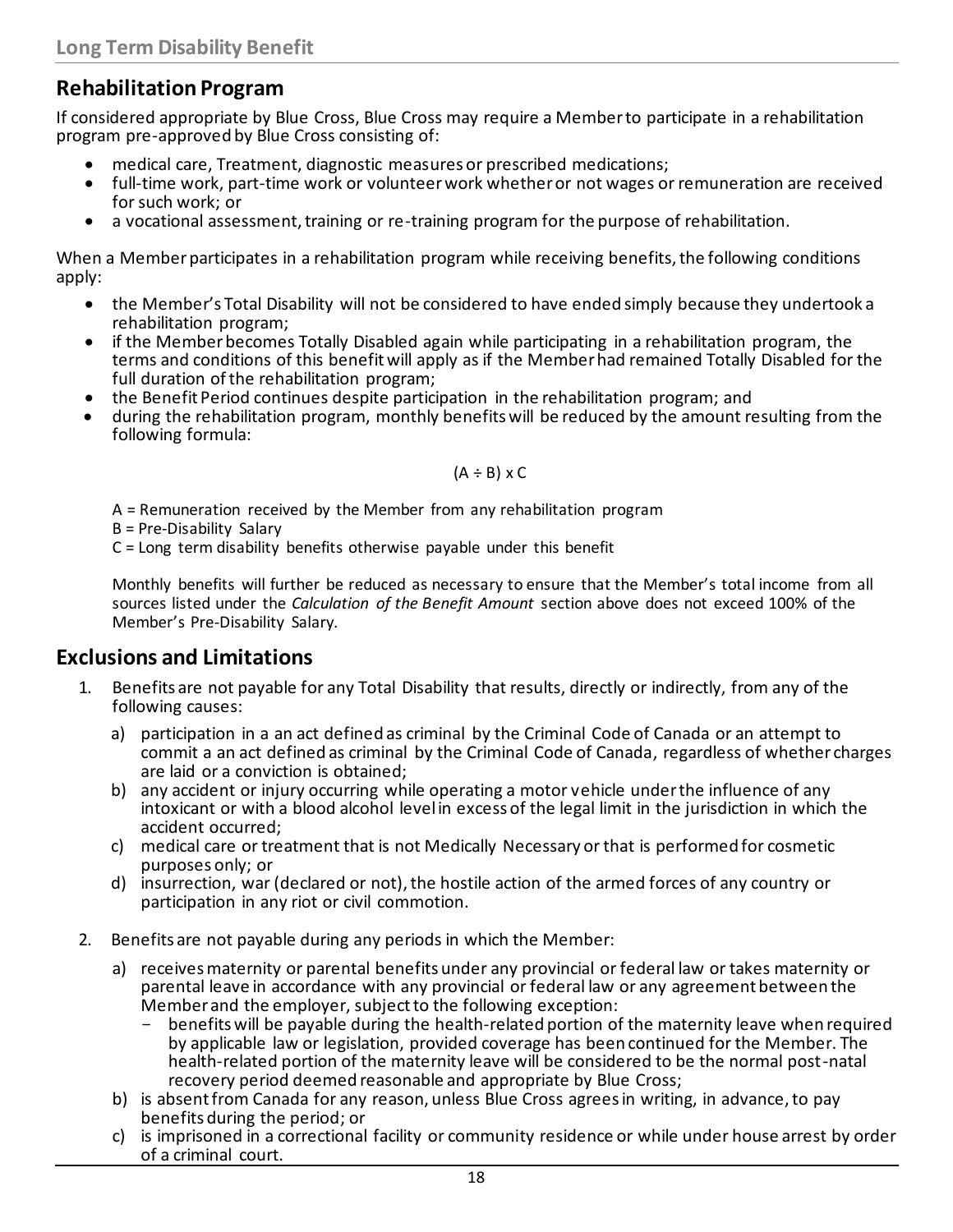### **Pre-Existing Conditions**

A Pre-Existing Condition is any Illness or injury for which, during the 3 months immediately before the Member's effective date of coverage (under this policy or a Previous Policy), the Member has:

- had a medical consultation;
- been prescribed or taken medication; or
- received treatment, including diagnostic measures.

If the Summary of Benefits specifies the Pre-Existing Conditions provision of this benefit applies, then benefits are not payable if Total Disability results from a Pre-Existing Condition unless Total Disability begins after the Member has been covered for long term disability benefits (under this policy or a Previous Policy) for at least 12 consecutive months.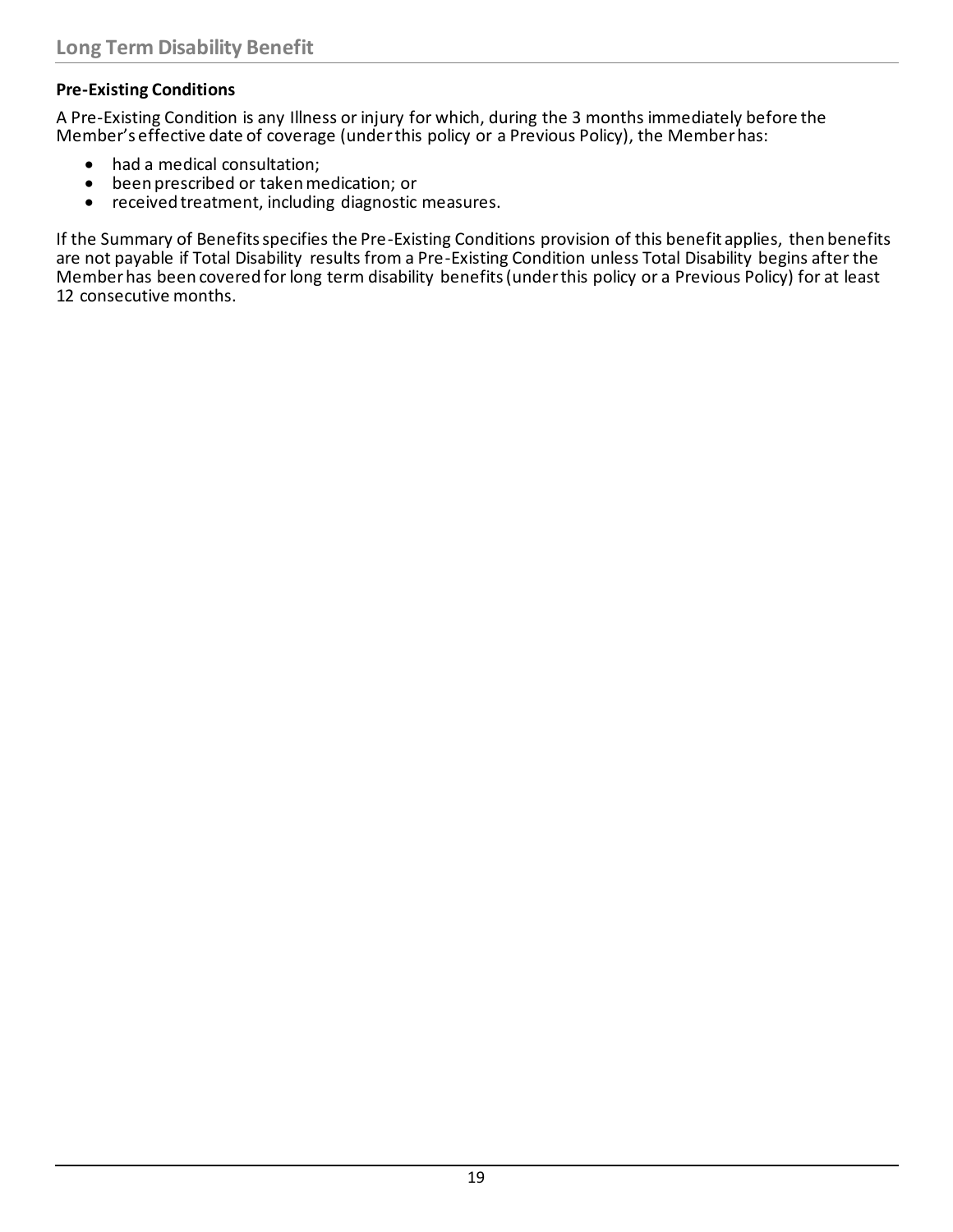### **What Are My Responsibilities Under the Policy?**

#### **Keeping Your Employer Informed**

It is your responsibility to provide your employer with a completed and signed application form, including accurate information on your family status, as well as your beneficiary designations. You must complete the group benefits application form within 31 days from the date you become eligible for coverage.

To ensure coverage is kept up-to-date for you and your Dependents, it is important to report any changes to your employer within 31 days of the change. Failure to do so could result in the need for proof of health before your requested change in coverage takes place. Changes that must be reported to your employer include:

- Adding or removing a Dependent
- Status updates of a Dependent student
- Change in marital status
- Change of beneficiary
- Application for benefits previously waived

### **Beneficiary Designations**

Unless otherwise designated, all benefits are payable to you.

### **Death Benefits**

Benefits payable as a result of your death will be paid to your last designated beneficiary or beneficiaries.

Subject to the provisions of the law, the beneficiary is the person you have designated on your group benefits application form. You may change your beneficiary by submitting a signed written declaration to Blue Cross.

If you designate 2 or more beneficiaries (other than alternatively) without any specification as to how the death benefit will be divided, the benefit payable will be divided equally among the designated beneficiaries.

If your beneficiary predeceases you, you must designate a new beneficiary.

If you die and a beneficiary has not been named in writing, the death benefit will be payable to your estate.

### **Designations made under a previous group insurance policy**

Any beneficiary designation made under your previous group policy has been carried forward to this group policy. You should review the existing designation to ensure it reflects your current intentions.

### **Providing Proof of Claim**

Proof of claim must be provided in writing and in a form acceptable by Blue Cross.

Blue Cross must approve your proof of claim and may require you to provide additional information and undergo a medical examination by a physician or Health Professional as often as deemed necessary. Blue Cross reserves the right to suspend or deny a claim until you have submitted the additional information requested to process the claim.

Costs associated with providing proof of claim are your responsibility.



It is very important to maintain up-to-date beneficiary designations.

When insurance money is paid to the estate, it may be subject to creditor claims and estate taxes.

However, when a beneficiary is named, this person receives the entire benefit tax free, regardless of what debts may be owed by the deceased.

You can change your beneficiary by filling out a beneficiary designation form available through your employer or on our website.



Your proof of claim must be submitted in either English or French. If the original proof of claim is in a language other than English or French, you are responsible for any costs associated with translating your proof of claim.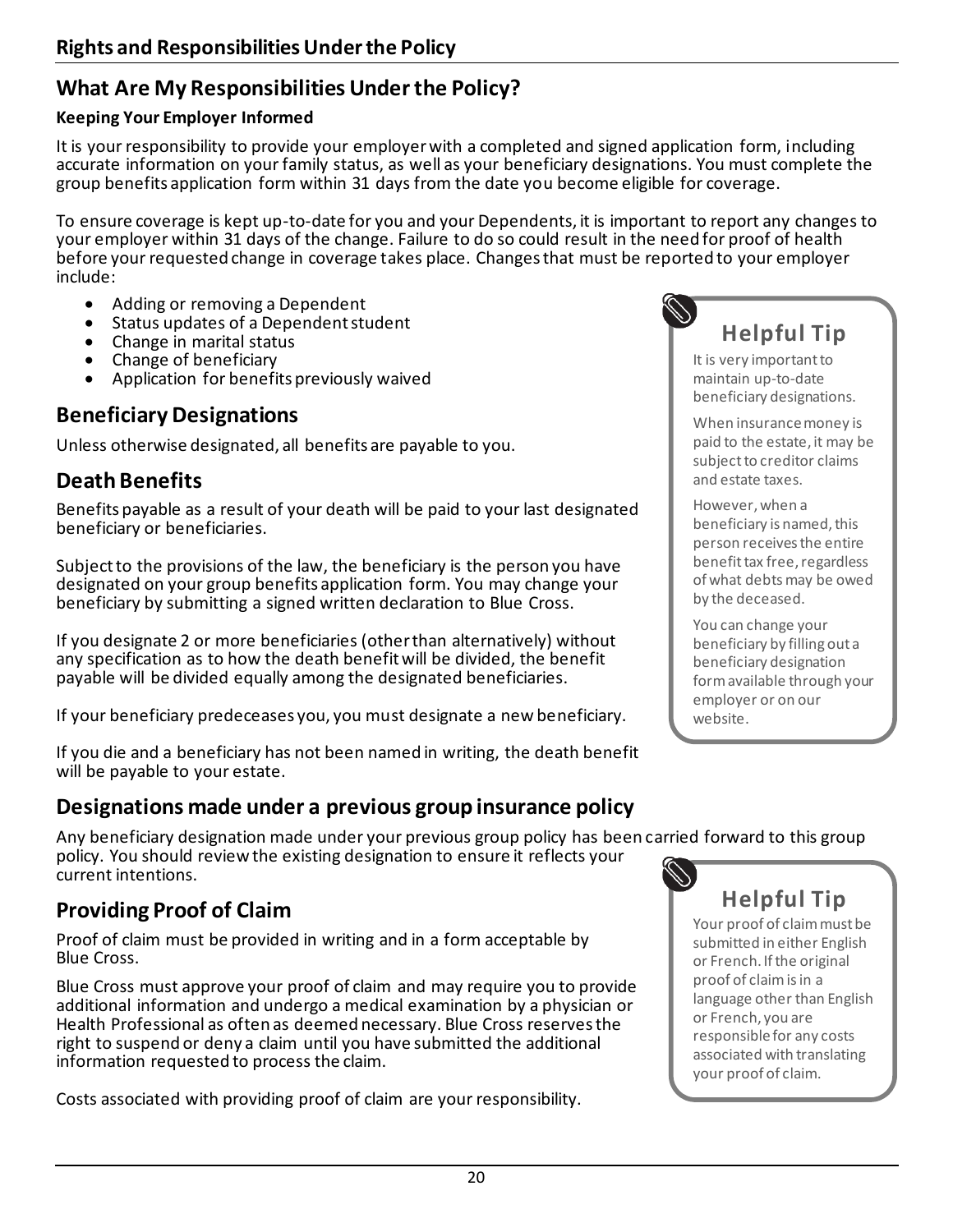#### **Submitting Claims After Your Group Policy Terminates**

If the group policy has terminated, you must submit proof of claim to Blue Cross:

- for disability benefits, **within 6 months** of the onset of disability or the time limit specified by applicable provincial legislation, whichever period is longer; or
- **within 90 days** following the termination date of this group policy for all other benefits.

#### **Recovering Damages From a Third Party (Subrogation)**

If you have the right to file legal action against a third party (individual or corporate body) for a loss relating to any claim submitted under this group benefits plan, Blue Cross is entitled to acquire your rights for recovering damages for any portion of the loss that has been paid by Blue Cross.

You must sign and return the necessary documents to facilitate this process and you must do everything that is required of you to protect your rights to recover damages from the third party.

### **What Are My Rights Under the Policy?**

#### **Privacy**

In the course of providing customers with quality life coverage, Blue Cross acquires and stores certain personal information about its clients and their dependents.

Protecting the confidentiality of client information is fundamental to the way we do business. Our staff takes our privacy policies and procedures very seriously.

#### **What is personal information?**

Personal information includes details about an identifiable individual and may include name, age, identification numbers, income, employment data, marital and dependent status, medical records, and financial information.

#### **How is Your Personal Information Used?**

Your personal information is necessary for Blue Cross to process your application for coverage. Your personal information is used to provide the services outlined in your group policy, to understand your needs so that we can recommend suitable products and services, and to manage our business.

#### **To Whom Could This Personal Information be Disclosed?**

Depending on the type of coverage you carry, release of selected personal information to the following may be necessary in order to provide the services outlined in the group policy of which you are an eligible member:

- other Canadian Blue Cross organizations to administer your benefit plan if you reside outside the Atlantic Provinces, Quebec or Ontario;
- specialized health care professionals when required to assess benefit eligibility;
- government and regulatory authorities in an emergency situation or where required by law ;
- Blue Cross Life Insurance Company of Canada and other third parties, on a confidential basis, when required to administer your benefits; or
- the plan member in any contract under which you are a participant.

We do not provide or sell personal information about you to any outside company for use in marketing and solicitation. Personal information about you or your Dependents is not released to a third party without permission unless necessary to fulfil the services Blue Cross is contracted to provide to you.



For more information on our privacy protection practices, please visit our website.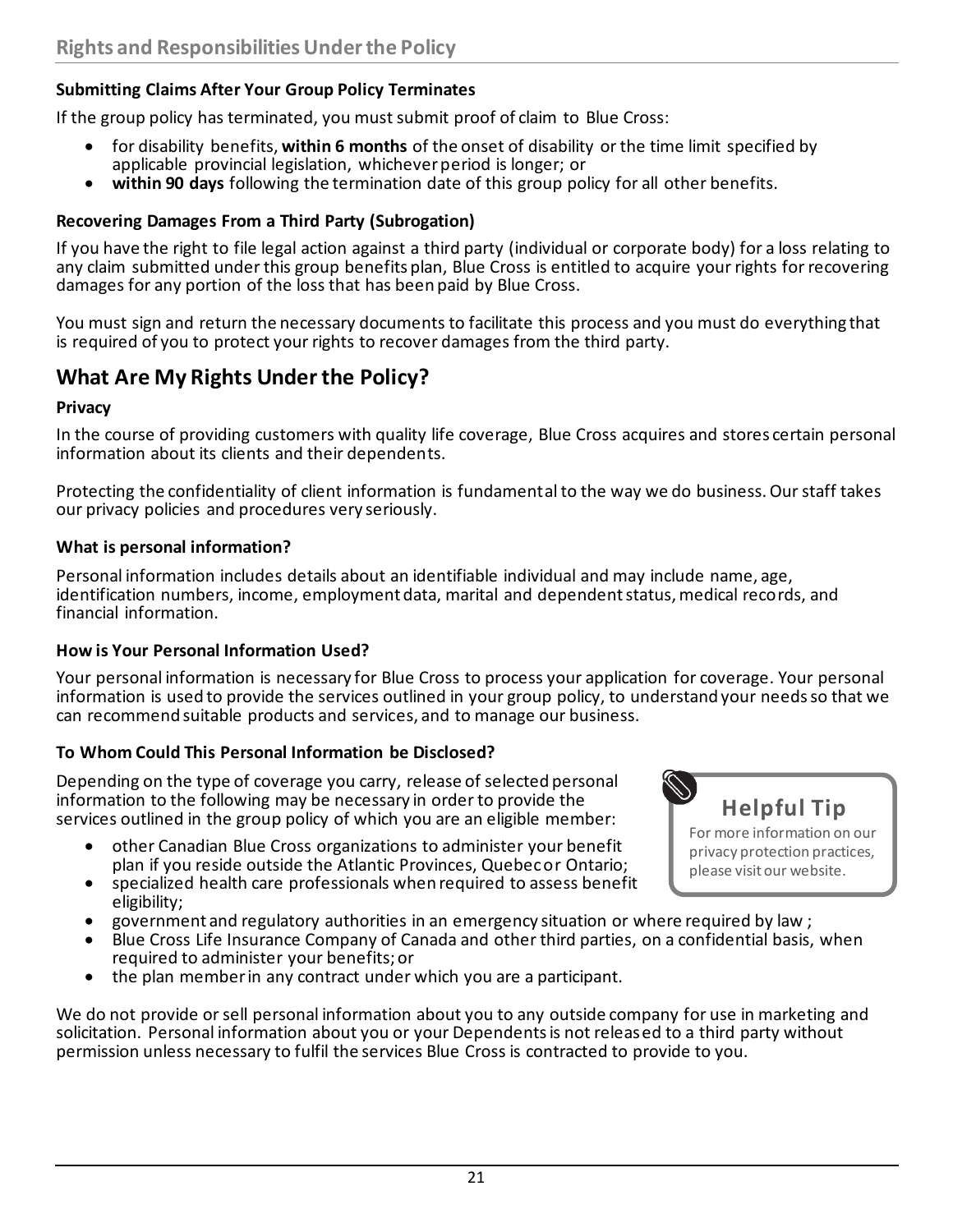By becoming a Blue Cross customer or filing a claim for benefits, you are agreeing to allow your personal information to be used and disclosed in the manner outlined above.

#### **Disputing a Claim Decision**

In the event Blue Cross determines that benefits are not payable, you have the right to appeal the decision by providing written notice to Blue Cross within 30 days from the date of the written denial.

The time limitation to bring an action against Blue Cross under the group policy begins on the date of the initial written denial from Blue Cross and runs until the expiry of the minimum limitation period as prescribed by the applicable provincial legislation.

Every action or proceeding against Blue Cross for the recovery of insurance money payable under the policy is absolutely barred unless commenced within the time set out in the Insurance Act or other applicable legislation.

#### **Copy of the Group Policy**

Where legislated, you have the right to request a copy of the contract for insured benefits, your application for benefits and any written statements or other record provided to Blue Cross as proof of your health.

### **The Rights of Blue Cross Under the Policy**

#### **Recovery of Overpaid Amounts**

Blue Cross has the right to recover from a Participant:

- any amount paid in error;
- any amount paid as a result of claims made by the Participant on the basis of fraudulent pretenses or misrepresentations; or
- any amount paid that has resulted in overpayment to the Participant.

Blue Cross has the right to reduce future benefit payments to the Participant until the excess amount is fully recovered.

#### **Termination or Suspension of Benefit Payments**

Blue Cross may, without prior notice, suspend or terminate the rights and benefits of a Participant in the following circumstances:

- the discovery of a claims discrepancy or the initiation of a claim abuse investigation; or
- the filing of criminal charges or initiation of disciplinary action against the Participant by Blue Cross.

Blue Cross also has the right to suspend or deny payment of a claim for any services or supplies prescribed, rendered or dispensed by a provider who is under investigation by a regulatory body or by Blue Cross or who has been charged with an offence in relation to the provider's conduct or practice.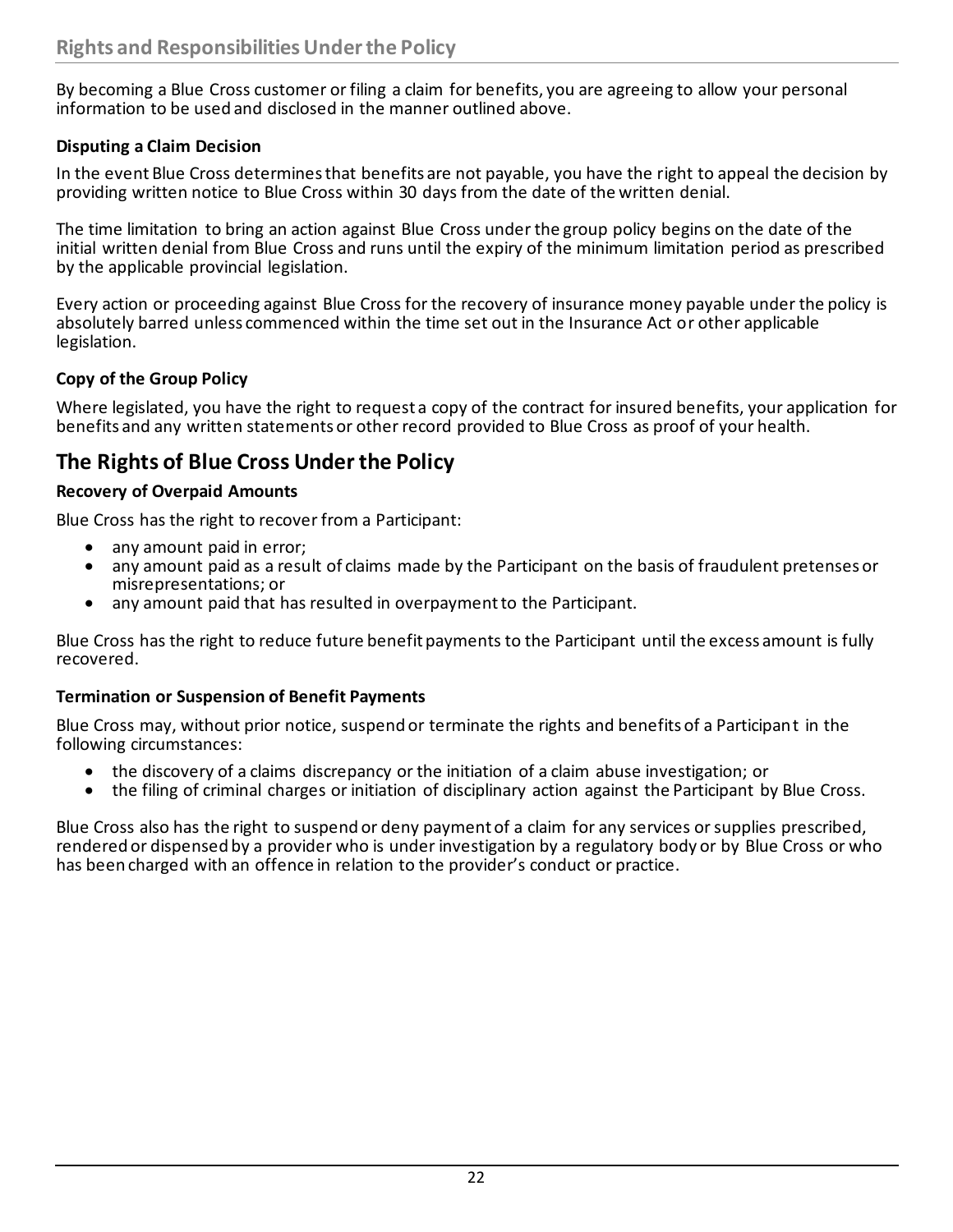### **How to Obtain a Claim Form**

All claim forms for life or disability benefits can be obtained through your group benefits administrator.

### **How to Submit a Claim**

You can submit your claims to Blue Cross by:

- mail, fax or scan to the address indicated on the applicable claim form;
- dropping the form off at one of our Quick Pay® locations; or
- providing them to your group benefits administrator.

### **Plan Member Website**

The plan member website is a secure, user-friendly website that is available 24 hours a day, 7 days a week. The website provides additional information regarding your coverage and other useful options including:

- **Coverage inquiry:** Detailed information about your group benefits plan;
- **Forms:** Printable versions of Blue Cross forms;
- **Addition/updating of banking information** for direct deposit of claim payments;
- **Member statements:** view claims history for you and your Dependents;
- **Record of payments:** view transactions issued to yourself or the service provider;
- **Submit claims** electronically.

To register for the plan member website, visit **www.medaviebc.ca** and log in.



For security reasons, the plan member website is for your use only. Dependents and other family members will not have access to the site.